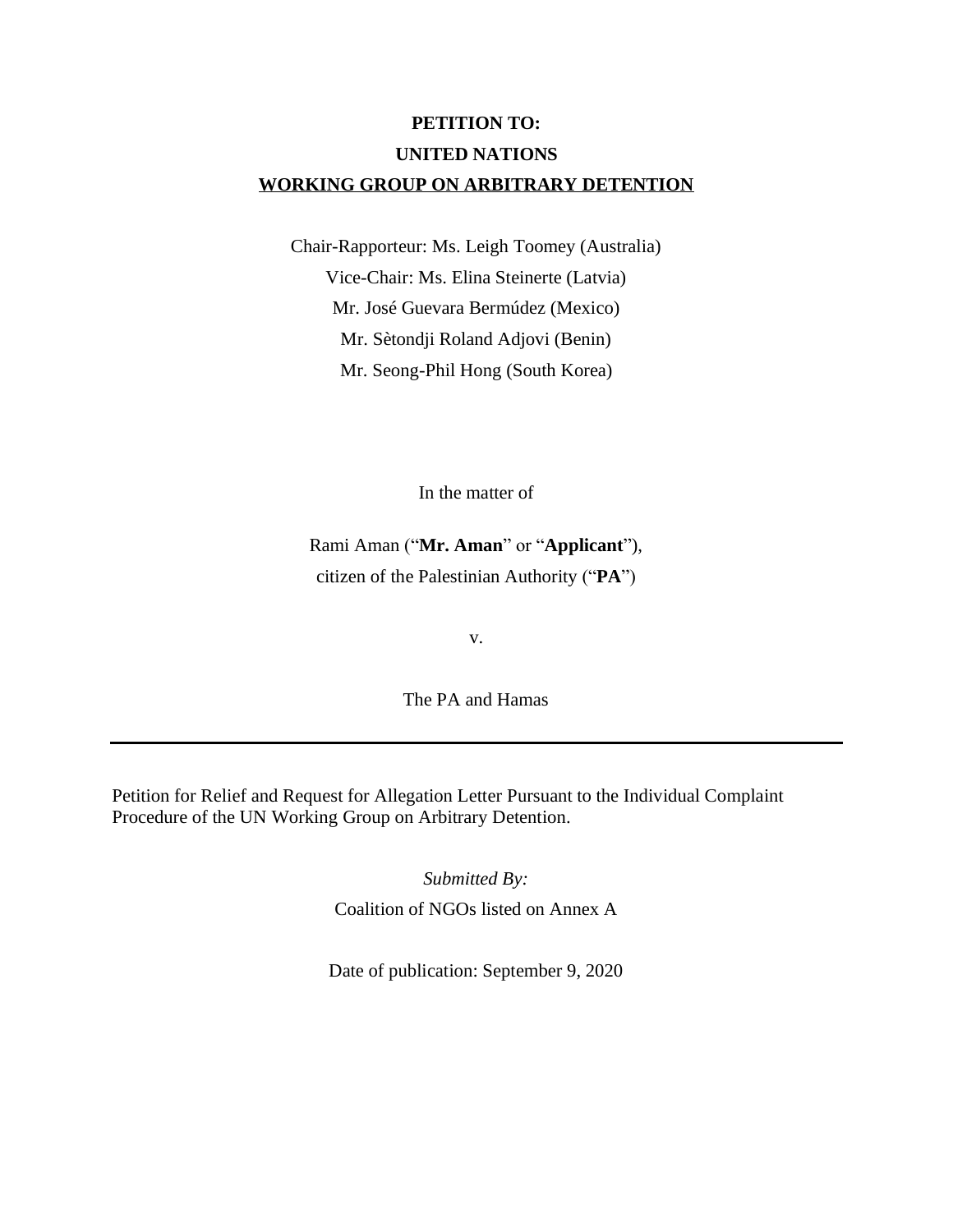# **TABLE OF CONTENTS**

| I. |    |                                                                                                                                                |  |
|----|----|------------------------------------------------------------------------------------------------------------------------------------------------|--|
| Π. |    |                                                                                                                                                |  |
|    |    |                                                                                                                                                |  |
|    |    |                                                                                                                                                |  |
|    |    |                                                                                                                                                |  |
|    |    |                                                                                                                                                |  |
|    |    |                                                                                                                                                |  |
|    |    | Hamas Obligated to Comply with ICCPR as Palestine Representative in Gaza<br>2.                                                                 |  |
|    |    | 3. PA Responsible for Hamas Violations: PA Funding and Services to Hamas  5                                                                    |  |
|    |    | 4. PA Responsible for Hamas Violations: PA Represents Itself as Having                                                                         |  |
|    |    | E. DESCRIBE THE CIRCUMSTANCES OF THE ARREST AND/OR THE                                                                                         |  |
|    |    | 1. Background: Systematic Repression of Dissidents and Activists by the PA and<br>2. Background: PA and Hamas Routinely Violate Due Process 10 |  |
|    |    | 3. The Arbitrary Detention and Prosecution of Mr. Aman 10                                                                                      |  |
|    |    | The Arrest is Widely Condemned as Violation of Freedom of Expression 12<br>4.                                                                  |  |
|    | F. | INDICATE REASONS WHY YOU CONSIDER THE ARREST AND/OR                                                                                            |  |
|    |    | 1.                                                                                                                                             |  |
|    |    | Category II: Detention resulted from exercise of rights to freedom of<br>2.                                                                    |  |
|    |    |                                                                                                                                                |  |
|    |    | a.                                                                                                                                             |  |
|    |    | Likely Torture, or cruel, inhuman or degrading treatment 18<br>b.                                                                              |  |
|    |    | Denial of visits and telephone calls with family/Incommunicado detention<br>$\mathcal{C}$ .                                                    |  |
|    |    | Failure to bring Applicants promptly before judge 19<br>d.                                                                                     |  |
|    |    | e.                                                                                                                                             |  |
|    |    | f.                                                                                                                                             |  |
| Ш. |    |                                                                                                                                                |  |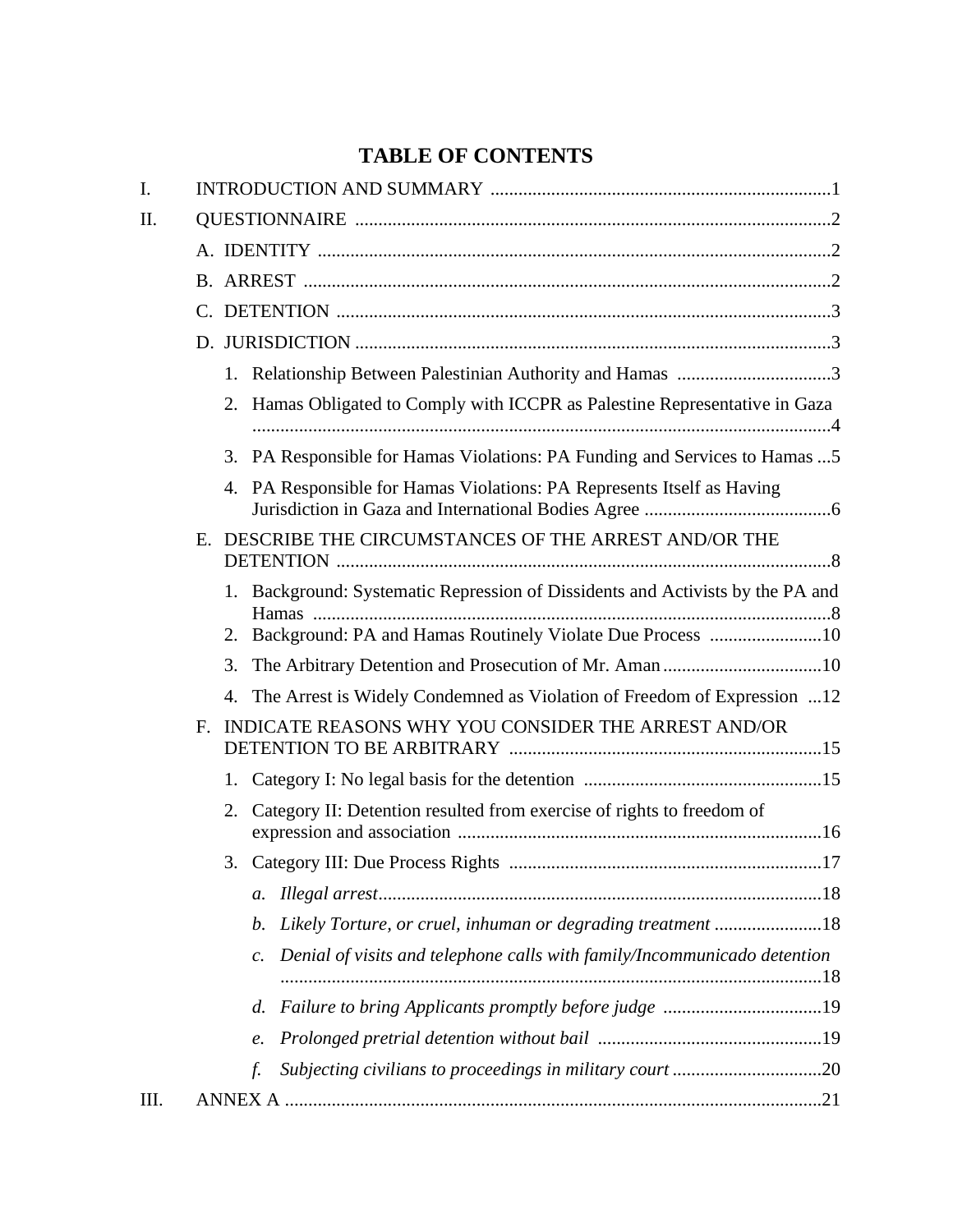## **I. INTRODUCTION AND SUMMARY**

Pursuant to the mandate of the UN Working Group on Arbitrary Detention ("Working Group"), the "Manual of Operations of the Special Procedures of the Human Rights Council" (Manual of Operations),<sup>1</sup> and the publication "Working with the United Nations Humans Rights Programme, a Handbook for Civil Society" (Handbook for Civil Society),<sup>2</sup> nogovernmental human rights organizations are permitted to provide information on a specific human rights case or situation in a particular country.

This submission is being made by the coalition of NGOs listed in Annex A (hereinafter, "Coalition of NGOs"), pursuant to the Working Group's Methods of Work which provides that submissions may be received from non-governmental organizations. Consent has not yet been obtained from the Applicant's family due to the difficulty of communicating with individuals in Gaza. However, we remind the Working Group that it may, on its own initiative, take up cases of arbitrary detention.<sup>3</sup> As detailed in Section E.4 herein many high-profile human rights advocates and groups including Human Rights Watch, Amnesty International and the United Nations itself, have condemned the detention of the Applicant as arbitrary and a violation of the Applicant's rights to freedom of expression and association.

The Applicant is a Palestinian peace activist who resides in Gaza. He was arrested by Hamas security forces on 9 April 2020, three days after his peace group, the Gaza Youth Committee, held a two-hour video call with Israeli peace activists via Zoom. He is accused of holding a "normalization" activity with Israelis. Normalization refers to cooperation between Israelis and Palestinians, including peace dialogue. According to both the Palestinian Authority ("PA") and Hamas, normalization is a crime which is tantamount to treason. The criminalization of peace dialogue is a violation of the rights to freedom of expression and association pursuant to Article 19 of the International Covenant for Civil and Political Rights ("ICCPR"). Likewise, detention on that basis is a violation of ICCPR Article 19.

The Applicant has now been in Hamas detention for more than four months. His due process rights are being egregiously violated. He has not yet been charged and has never had an opportunity to challenge his detention in court. Moreover, he is a civilian who will be subjected to trial in a Hamas Military Court in violation of ICCPR Article 14.

Accordingly, the detention of Mr. Aman constitutes an arbitrary deprivation of liberty on multiple grounds, particularly Category I, Category II and Category III as established by the WGAD.<sup>4</sup>

<sup>1</sup> *See* Manual of Operations of the Special Procedures of the Human Rights Council, ¶ 23, 38 and 133 (Aug. 2008), [http://www.ohchr.org/Documents/HRBodies/SP/Manual\\_Operations2008.pdf.](http://www.ohchr.org/Documents/HRBodies/SP/Manual_Operations2008.pdf)

<sup>2</sup> *See* Working with the United Nations Humans Rights Programme, a Handbook for Civil Society, 108 (2008), [http://www.ohchr.org/EN/AboutUs/CivilSociety/Documents/Handbook\\_en.pdf.](http://www.ohchr.org/EN/AboutUs/CivilSociety/Documents/Handbook_en.pdf)

<sup>3</sup> Methods of work of the Working Grp. on Arbitrary Det., UN Doc. A/HRC/36/38, ¶ 13 (July 13, 2017), <http://www.ohchr.org/EN/Issues/Detention/Pages/MethodsOfWork.aspx>*.*

<sup>4</sup> *Id*. at ¶ 8.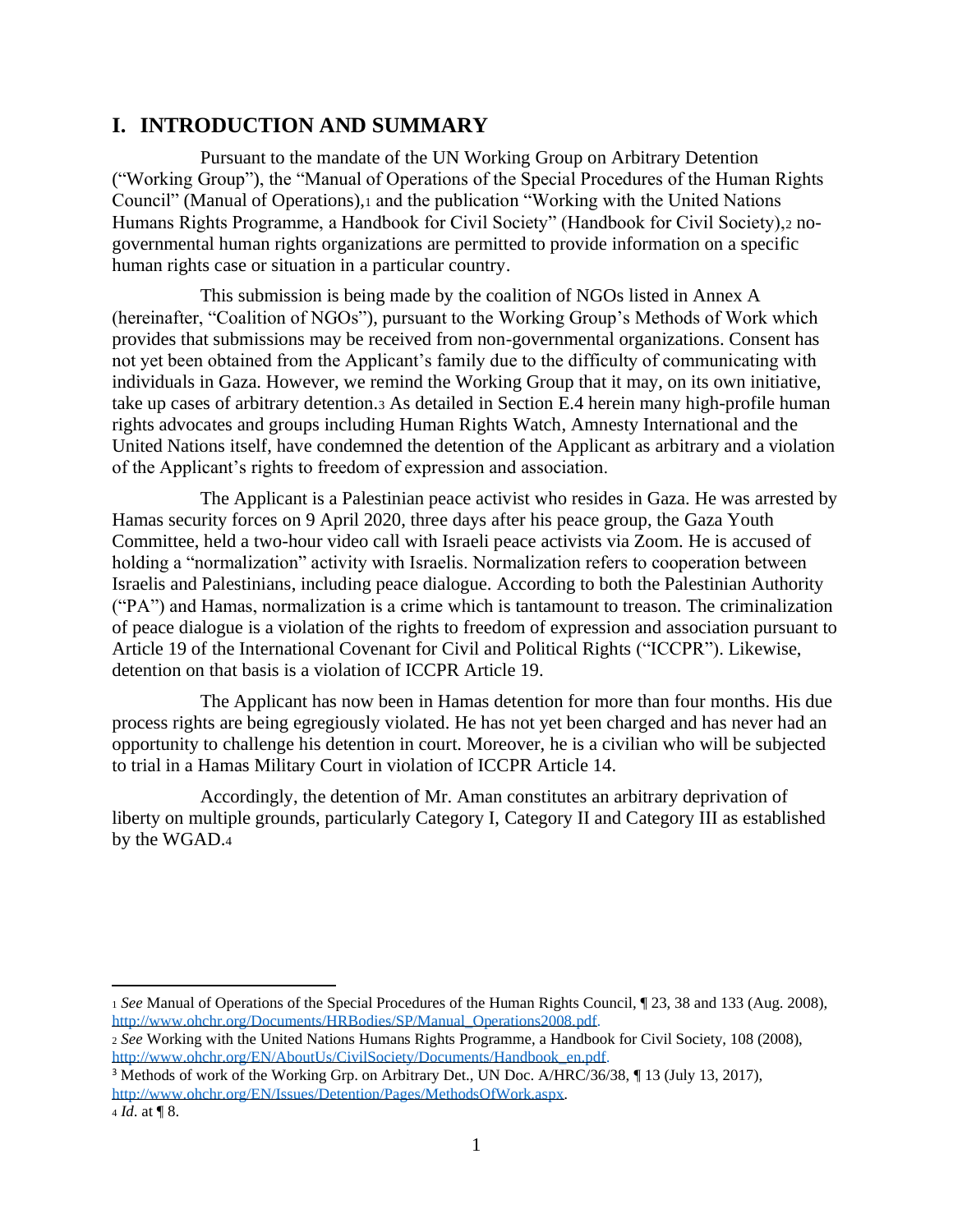## **II. QUESTIONNAIRE**

The following questionnaire was retrieved from Fact Sheet No. 26 of the WGAD available on the website of the United Nations High Commissioner for Human Rights in accordance with the Manual of Operations.<sup>5</sup>

## **A. IDENTITY**

- 1. **Family name:** Aman
- 2. **First name:** Rami
- 3. **Sex:** Male
- 4. **Birthdate:** Unknown
- 5. **Nationality:** Palestinian
- 6. **(a) Identity document (if any):** Not available
	- **(b) Issued by:** Not available
	- **(c) On (date):** Not available
	- **(d) No.:** Not available
- **7. Profession and/or activity (if believed to be relevant to the arrest/detention):**

Journalist and peace activist

8. **Address of usual residence:** The Gaza Strip

## **B. ARREST**

- 1. **Date of arrest:** 9 April 2020
- 2. **Place of arrest (as detailed as possible):** The Gaza Strip, exact location unknown.
- 3. **Forces who carried out the arrest or are believed to have carried it out:** Hamas security forces.
- 4. **Did they show a warrant or other decision by a public authority**? According to publicly available information, a warrant was issued by the Hamas military prosecution.
- 5. **Authority who issued the warrant or decision**? According to publicly available information, a warrant was issued by the Hamas military prosecution.
- 6. **Reasons for the arrest imputed by the authorities**: Holding a "normalization" activity with Israelis.
- 7. **Relevant legislation applied (if known)**: Various provisions of the PLO Revolutionary Penal Code of 1979.

<sup>5</sup> Model Questionnaire To Be Completed By Persons Alleging Arbitrary Arrest or Det., Working Grp. on Arbitrary Det., [http://www.ohchr.org/EN/Issues/Detention/Pages/Complaints.aspx.](http://www.ohchr.org/EN/Issues/Detention/Pages/Complaints.aspx)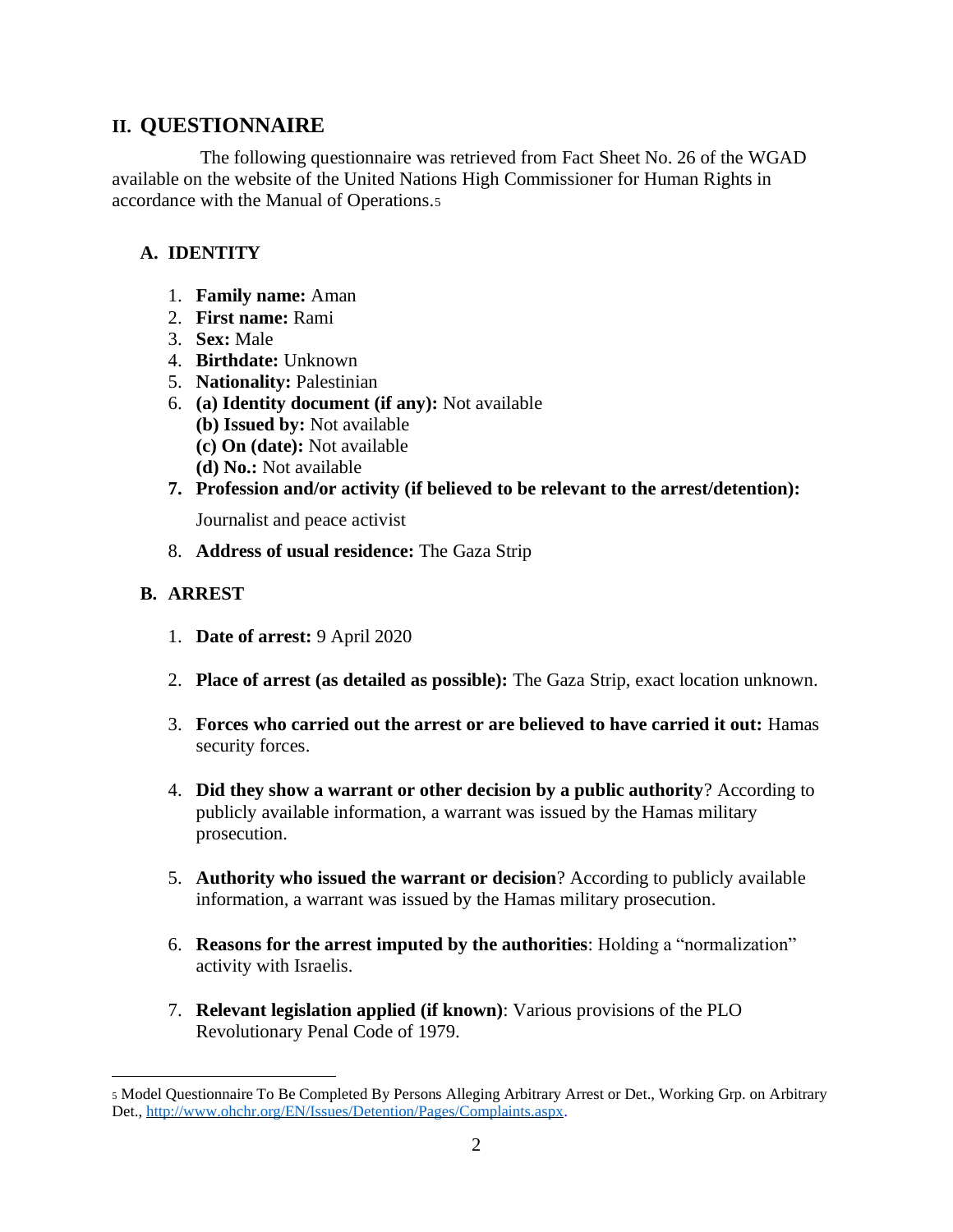#### **C. DETENTION**

- 1. **Date of detention:** 9 April 2020.
- 2. **Duration of detention (if not known, probable duration)**: Ongoing since 9 April 2020.
- 3. **Forces holding the detainee under custody:** Hamas security forces.
- 4. **Places of detention (indicate any transfer and present place of detention):**

Unknown Hamas facility in The Gaza Strip.

5. **Authorities that ordered the detention**:

Hamas

6. **Reasons for the detention imputed by the authorities**:

Holding a "normalization" activity with Israelis.

7. **Relevant legislation applied (if known)**: Various provisions of the PLO Revolutionary Penal Code of 1979.

## **D. JURISDICTION**

#### **1. Relationship Between Palestinian Authority and Hamas**

Under the Oslo Accords, the PA is the governing body of specified areas of the West Bank and the Gaza Strip.<sup>6</sup> In 2005, Israel completely withdrew its armed forces and forcibly removed its civilian population from Gaza. In 2006, Hamas was elected to power, and in 2007 it violently seized control of Gaza from the Fatah party, leading to the current *status quo* where Hamas governs Gaza and the Fatah-led PA governs the West Bank.

The mandate of the PA parliament—the Palestinian Legislative Council ("PLC"), which has been paralyzed since the Hamas take-over of Gaza in 2007—expired in 2010. The current composition of that body is: Hamas  $-74$ ; Fatah  $-45$ ; smaller parties  $-13.7$  In addition, President Mahmoud Abbas, the leader of the Fatah party, completed his four-year presidential term in 2009. Nevertheless, Abbas continues to serve as PA President. Elections have been repeatedly postponed as a result of disputes between Hamas and the Fatah-led PA.<sup>8</sup> In June 2014, Hamas and Fatah formed a Palestinian Unity government which was dissolved one year later in

<sup>7</sup> PLC Members, PALESTINIAN LEGISLATIVE COUNCIL, [http://www.pal-](http://www.pal-plc.org/page.aspx?id=VjK4hka9770696298aVjK4hk)

[plc.org/page.aspx?id=VjK4hka9770696298aVjK4hk,](http://www.pal-plc.org/page.aspx?id=VjK4hka9770696298aVjK4hk) (last visited July 21, 2020).

<sup>6</sup> *See* Article 5 of the Agreement on the Gaza Strip and the Jericho Area (May 4, 1994),

[https://mfa.gov.il/mfa/foreignpolicy/peace/guide/pages/agreement%20on%20gaza%20strip%20and%20jericho%20a](https://mfa.gov.il/mfa/foreignpolicy/peace/guide/pages/agreement%20on%20gaza%20strip%20and%20jericho%20area.aspx#articlev) [rea.aspx#articlev.](https://mfa.gov.il/mfa/foreignpolicy/peace/guide/pages/agreement%20on%20gaza%20strip%20and%20jericho%20area.aspx#articlev)

<sup>8</sup> Khaled Abu Toameh, *Will Abbas be able to hold new parliamentary elections?* JERUSALEM POST (Dec. 27, 2018), [https://www.jpost.com/Arab-Israeli-Conflict/gaza-news/Will-Abbas-be-able-to-hold-new-parliamentary-elections-](https://www.jpost.com/Arab-Israeli-Conflict/gaza-news/Will-Abbas-be-able-to-hold-new-parliamentary-elections-575621)[575621.](https://www.jpost.com/Arab-Israeli-Conflict/gaza-news/Will-Abbas-be-able-to-hold-new-parliamentary-elections-575621)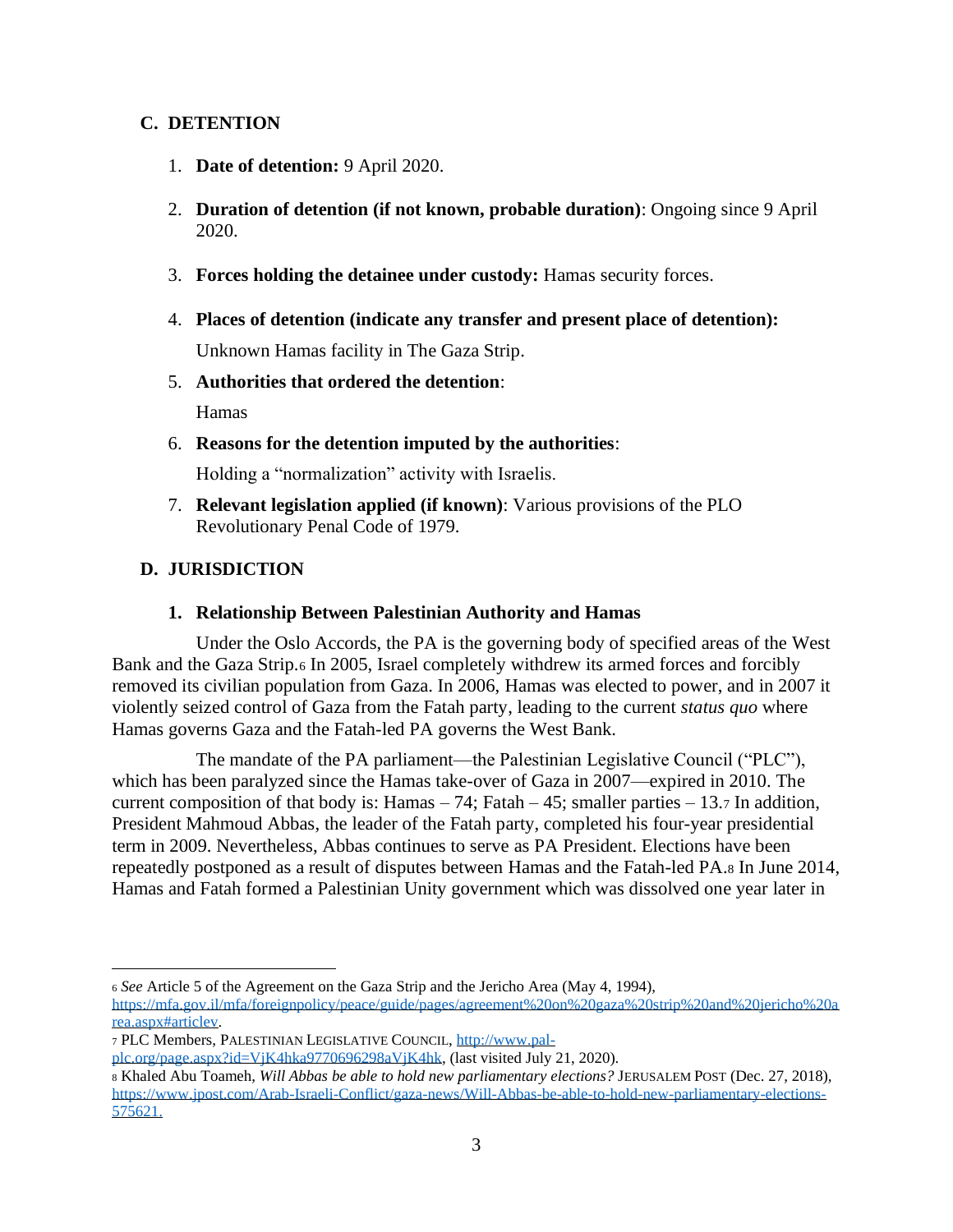June 2015.<sup>9</sup> Since then, there have been a number of attempts at reconciliation, including most recently in June 2020.<sup>10</sup>

#### **2. Hamas Obligated to Comply with ICCPR as Palestine Representative in Gaza**

In November 2012 in resolution 67/19, the UN General Assembly granted the State of Palestine non-member observer State status at the United Nations. Subsequently, in April 2014, Palestine purported to accede to seven of the nine core human rights treaties, including the ICCPR,<sup>11</sup> and then in December 2014 to the Rome Statute of the International Criminal Court ("ICC").<sup>12</sup>

Hamas, which holds itself out as the State of Palestine in Gaza, has repeatedly affirmed its commitment to uphold all international treaties ratified by the PA.<sup>13</sup> In an April 2019 letter to Human Rights Watch written on State of Palestine letterhead, the Hamas Interior Ministry wrote:

> The Ministry of Interior and National Security is committed to international human rights treaties ratified by Palestine, especially the International Covenant on Civil and Political Rights and the Convention against Torture. The ministry prohibits arbitrary detention and torture…<sup>14</sup>

Furthermore, the Office of the High Commissioner for Human Rights holds Hamas to Palestine's obligations under these treaties. For example, in a May 2016 statement, expressing concern about imminent Hamas executions, the Spokesman for then-High Commissioner Zeid Hussein said: "We urge the authorities in Gaza to uphold their obligations to respect the rights to life and to a fair trial – which are guaranteed under the International Covenant on Civil and Political Rights, to which the State of Palestine is a party - and not carry out these executions."<sup>15</sup> Again in April 2017, when Hamas executed three men for "collaboration with the occupier," the Office of the High Commissioner said in a statement: "These executions were carried out in

[https://www.aljazeera.com/news/2020/07/rival-factions-fatah-hamas-vow-fight-looming-annexation-](https://www.aljazeera.com/news/2020/07/rival-factions-fatah-hamas-vow-fight-looming-annexation-200702104236708.html)

[200702104236708.html;](https://www.aljazeera.com/news/2020/07/rival-factions-fatah-hamas-vow-fight-looming-annexation-200702104236708.html) *Hamas, Fatah sign reconciliation agreement in Cairo*, ALJAZEERA (Oct. 13, 2017), [https://www.aljazeera.com/news/2017/10/hamas-fatah-sign-reconciliation-agreement-cairo-171012115017367.html.](https://www.aljazeera.com/news/2017/10/hamas-fatah-sign-reconciliation-agreement-cairo-171012115017367.html) <sup>11</sup> *Palestine's accession to human rights treaties*, OHCHR (May 2, 2014), [https://www.un.org/unispal/document/auto-insert-196396/.](https://www.un.org/unispal/document/auto-insert-196396/) 

<sup>13</sup> *Two Authorities, One Way, Zero Dissent: Arbitrary Arrest and Torture under the Palestinian Authority and Hamas*, HUMAN RIGHTS WATCH (Oct. 23, 2018), [https://www.hrw.org/report/2018/10/23/two-authorities-one-way](https://www.hrw.org/report/2018/10/23/two-authorities-one-way-zero-dissent/arbitrary-arrest-and-torture-under)[zero-dissent/arbitrary-arrest-and-torture-under.](https://www.hrw.org/report/2018/10/23/two-authorities-one-way-zero-dissent/arbitrary-arrest-and-torture-under) [Hereinafter "*Two Authorities, One Way, Zero Dissent*"]. <sup>14</sup> Letter from Hamas Ministry of Interior to Human Rights Watch (April 23, 2019),

[https://www.hrw.org/sites/default/files/supporting\\_resources/hamas\\_response\\_hrw\\_april2019\\_eng.pdf.](https://www.hrw.org/sites/default/files/supporting_resources/hamas_response_hrw_april2019_eng.pdf)

<sup>9</sup> *Palestinian unity government resigns amid West Bank-Gaza rift*, TIMES OF ISRAEL (June 17, 2015), [https://www.timesofisrael.com/palestinian-split-widens-with-government-set-to-quit-2/.](https://www.timesofisrael.com/palestinian-split-widens-with-government-set-to-quit-2/)

<sup>10</sup> *Shaath: PA, Hamas in contact to resume reconciliation*, MIDDLE EAST MONITOR (June 5, 2020), [https://www.middleeastmonitor.com/20200605-shaath-pa-hamas-in-contact-to-resume-reconciliation/;](https://www.middleeastmonitor.com/20200605-shaath-pa-hamas-in-contact-to-resume-reconciliation/) *Rival factions Fatah, Hamas, vow to fight looming annexation*, ALJAZEERA (July 2, 2020),

<sup>12</sup> *[Declaration Accepting the Jurisdiction of the International Criminal Court](file:///C:/Users/Mini/Dropbox/Working%20Group%20on%20Arbitrary%20Detention/Rami%20Aman/Declaration%20Accepting%20the%20Jurisdiction%20of%20the%20International%20Criminal%20Court%20(Dec.%2031,%202014),%20https:/www.icc-cpi.int/iccdocs/PIDS/press/Palestine_A_12-3.pdf)* (Dec. 31, 2014), [https://www.icc](file:///C:/Users/Mini/Dropbox/Working%20Group%20on%20Arbitrary%20Detention/Rami%20Aman/Declaration%20Accepting%20the%20Jurisdiction%20of%20the%20International%20Criminal%20Court%20(Dec.%2031,%202014),%20https:/www.icc-cpi.int/iccdocs/PIDS/press/Palestine_A_12-3.pdf)[cpi.int/iccdocs/PIDS/press/Palestine\\_A\\_12-3.pdf.](file:///C:/Users/Mini/Dropbox/Working%20Group%20on%20Arbitrary%20Detention/Rami%20Aman/Declaration%20Accepting%20the%20Jurisdiction%20of%20the%20International%20Criminal%20Court%20(Dec.%2031,%202014),%20https:/www.icc-cpi.int/iccdocs/PIDS/press/Palestine_A_12-3.pdf)

<sup>15</sup> *Comment by the Spokesperson for the UN high Commissioner for Human Rights, Rupert Colville, on possible imminent executions in Gaza*, OHCHR (May 25, 2016),

[https://www.ohchr.org/EN/NewsEvents/Pages/DisplayNews.aspx?NewsID=20012&LangID=E.](https://www.ohchr.org/EN/NewsEvents/Pages/DisplayNews.aspx?NewsID=20012&LangID=E) [Hereinafter "*High Commissioner Comment on Gaza Executions*"]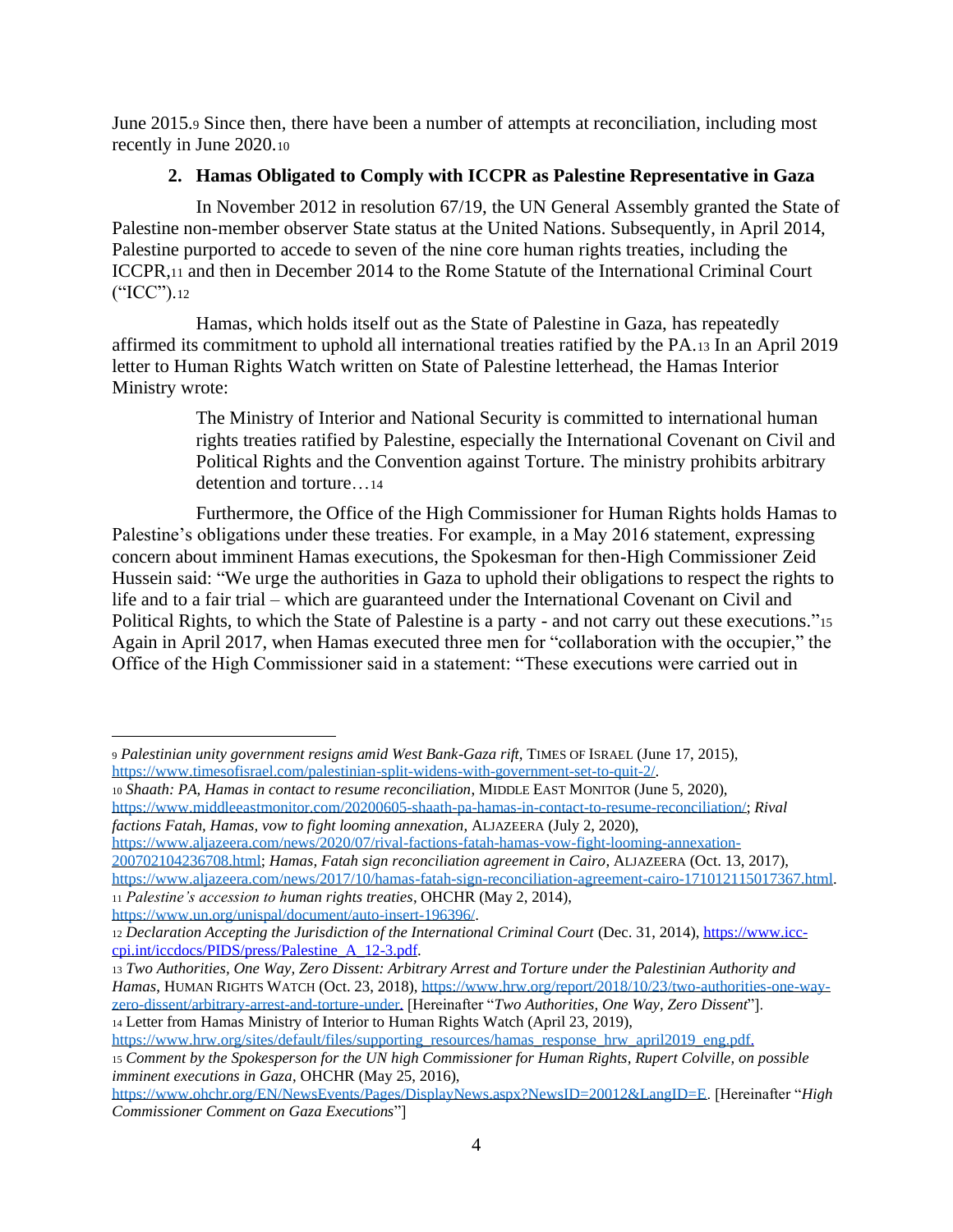breach of Palestine's obligations under international law, including the [ICCPR]."<sup>16</sup> Just as the High Commissioner's office holds Hamas—as the State of Palestine's representative in Gaza responsible for its violations of the ICCPR, so to should the Working Group.

#### **3. PA Responsible for Hamas Violations: PA Funding and Services to Hamas**

The PA also bears responsibility for Hamas's human rights violations. The PA supports Hamas by serving as the employer for civil servants in Gaza and paying their salaries.<sup>17</sup> At times, the PA has used these salary payments, which are a key component of the Palestinian economy, to pressure both Israel and Hamas.<sup>18</sup>

The PA also pays salaries and provides other benefits to Hamas operatives serving time in Israeli prison for security offenses and to the families of dead Hamas terrorists, killed in the process of carrying out an attack.<sup>19</sup> For example, in July 2019, the PA doubled its salary to Husam al-Qawasmi, the Hamas operative behind the June 2014 kidnapping and murder of three Israeli teens.<sup>20</sup> The Working Group has previously held a state accountable for the actions of an armed group operating within its territory when the armed group's members received salaries from the state.21

In addition to these salaries, the PA Ministry of Social Affairs provides cash assistance to Palestinians both in the West Bank and Gaza. In its September 2018 report to the Committee on the Rights of the Child ("CRC"), the PA detailed that in 2017, 58,708 children in the West Bank and 189,503 children in Gaza received assistance.<sup>22</sup> According to the Ministry of Social Affairs website, the Ministry currently provides cash assistance to 74,000 families in the Gaza Strip.<sup>23</sup>

<sup>21</sup> *Abdu Ahmed Abdel Salam v. Libya*, WGAD Opinion No. 39/2018, Adopted April 26, 2018, at ¶ 30. <sup>22</sup> Initial report submitted by the State of Palestine to CRC, UN Doc. CRC/C/PSE/1, ¶ 338 (Sep. 21, 2018). <sup>23</sup> PA Ministry of Social Development,

<sup>16</sup> *Press briefing note on Syria and Gaza*, OHCHR (April 7, 2017),

<https://www.ohchr.org/EN/NewsEvents/Pages/DisplayNews.aspx?NewsID=21492&LangID=E> [Hereinafter "*OHCHR Press Briefing Note on Gaza*"].

<sup>17</sup> *Palestinian Authority decision to resume Gaza salary payments met with caution*, I24 NEWS (Jan. 29, 2019), [https://www.i24news.tv/en/news/international/middle-east/194202-190129-palestinian-authority-to-resume](https://www.i24news.tv/en/news/international/middle-east/194202-190129-palestinian-authority-to-resume-payment-of-gaza-salaries)[payment-of-gaza-salaries.](https://www.i24news.tv/en/news/international/middle-east/194202-190129-palestinian-authority-to-resume-payment-of-gaza-salaries)

<sup>18</sup> *In effort to pressure Israel, PA said threatening not to pay civil servants*, TIMES OF ISRAEL (June 11, 2020), [https://www.timesofisrael.com/in-effort-to-pressure-israel-pa-said-threatening-not-to-pay-civil-servants/;](https://www.timesofisrael.com/in-effort-to-pressure-israel-pa-said-threatening-not-to-pay-civil-servants/) Isam Abdeen, *Legal Implications of Salary Cuts by the Palestinian Authority in the Gaza Strip*, AL-HAQ (May 14, 2018), [http://www.alhaq.org/advocacy/6220.html.](http://www.alhaq.org/advocacy/6220.html)

<sup>19</sup> Brig-Gen (res.) Yossi Kuperwasser, *Incentivizing Terrorism: Palestinian Authority Allocations to Terrorists and their Families*, JERUSALEM CENTER FOR PUBLIC AFFAIRS (Dec. 12, 2016)[, https://jcpa.org/paying-salaries-terrorists](https://jcpa.org/paying-salaries-terrorists-contradicts-palestinian-vows-peaceful-intentions/)[contradicts-palestinian-vows-peaceful-intentions/.](https://jcpa.org/paying-salaries-terrorists-contradicts-palestinian-vows-peaceful-intentions/)

<sup>20</sup> Maayan Jaffe-Hoffman, *PA doubles pay-for-slay salary to murderer of 3 Israeli teens*, JERUSALEM POST (July 11, 2019), [https://www.jpost.com/arab-israeli-conflict/pa-ups-pay-for-slay-salary-to-murderer-of-3-israeli-teenagers-in-](https://www.jpost.com/arab-israeli-conflict/pa-ups-pay-for-slay-salary-to-murderer-of-3-israeli-teenagers-in-2014-595302)[2014-595302.](https://www.jpost.com/arab-israeli-conflict/pa-ups-pay-for-slay-salary-to-murderer-of-3-israeli-teenagers-in-2014-595302) 

[http://www.mosa.pna.ps/ar/content/%D8%A8%D8%B1%D9%86%D8%A7%D9%85%D8%AC-](http://www.mosa.pna.ps/ar/content/%D8%A8%D8%B1%D9%86%D8%A7%D9%85%D8%AC-%D8%A7%D9%84%D8%AA%D8%AD%D9%88%D9%8A%D9%84%D8%A7%D8%AA-%D8%A7%D9%84%D9%86%D9%82%D8%AF%D9%8A%D8%A9) [%D8%A7%D9%84%D8%AA%D8%AD%D9%88%D9%8A%D9%84%D8%A7%D8%AA-](http://www.mosa.pna.ps/ar/content/%D8%A8%D8%B1%D9%86%D8%A7%D9%85%D8%AC-%D8%A7%D9%84%D8%AA%D8%AD%D9%88%D9%8A%D9%84%D8%A7%D8%AA-%D8%A7%D9%84%D9%86%D9%82%D8%AF%D9%8A%D8%A9) [%D8%A7%D9%84%D9%86%D9%82%D8%AF%D9%8A%D8%A9](http://www.mosa.pna.ps/ar/content/%D8%A8%D8%B1%D9%86%D8%A7%D9%85%D8%AC-%D8%A7%D9%84%D8%AA%D8%AD%D9%88%D9%8A%D9%84%D8%A7%D8%AA-%D8%A7%D9%84%D9%86%D9%82%D8%AF%D9%8A%D8%A9) (last visited July 21, 2020).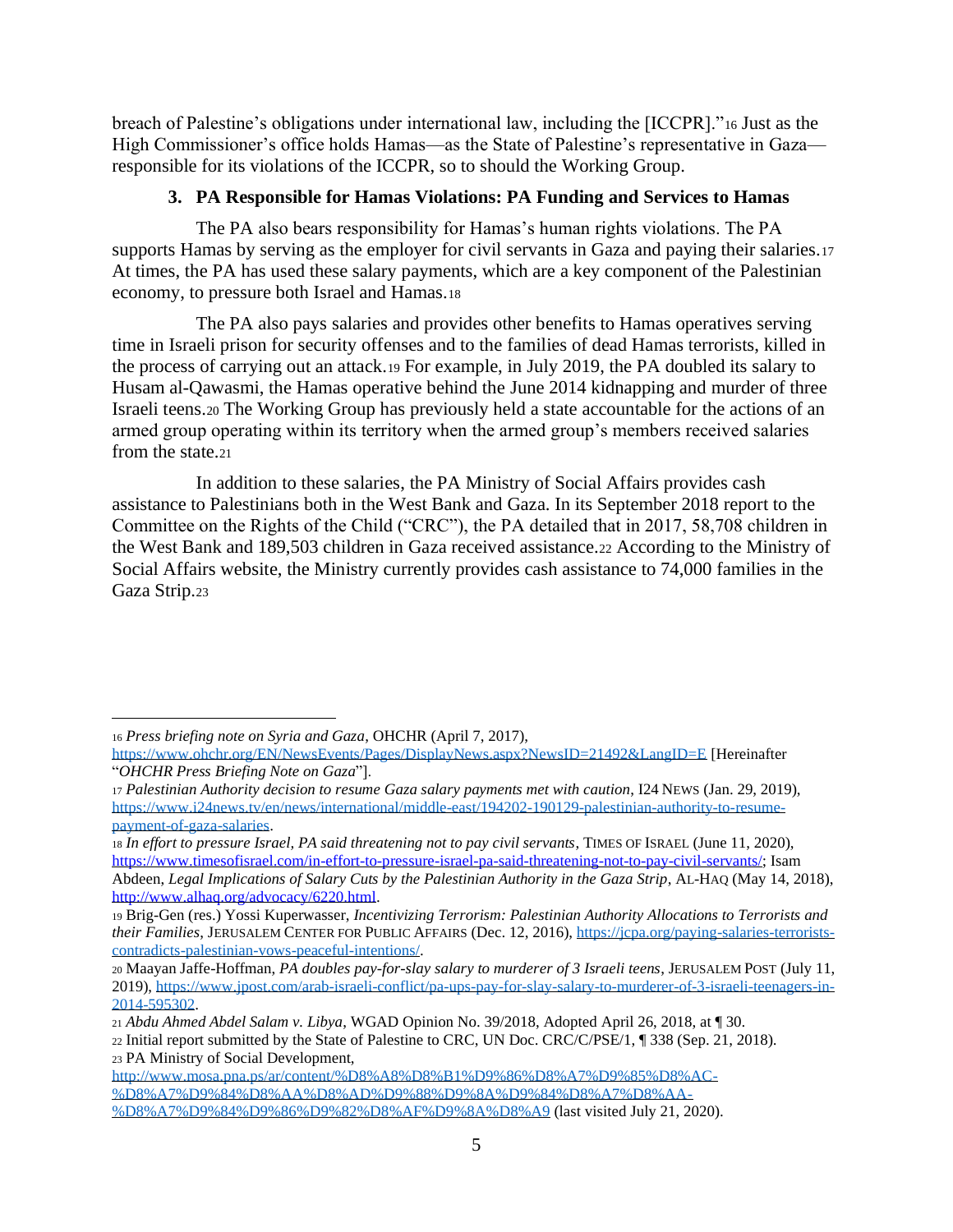Finally, the PA administers the border crossing between Gaza and Israel.<sup>24</sup> This includes control, through the PA-run Civil Affairs Committee in Gaza, over permit applications by Gazans seeking to cross into Israel, often for medical reasons.<sup>25</sup>

#### **4. PA Responsible for Hamas Violations: PA Represents Itself as Having Jurisdiction in Gaza and International Bodies Agree**

Furthermore, in its official submissions to the ICC and to various UN bodies, the PA repeatedly represents itself as having jurisdiction over both the West Bank and the Gaza Strip. For example, as summarized in a March 2020 filing with the ICC, the PA has repeatedly signified to the ICC that its territory includes the West Bank and the Gaza Strip.<sup>26</sup> In that filing, the PA argued that the ICC has jurisdiction to investigate alleged crimes "in the entirety of the territory of the State of Palestine, *i.e.*, the West Bank, including East Jerusalem, and the Gaza Strip."<sup>27</sup> ICC Chief Prosecutor Fatou Bensouda agrees with this position.<sup>28</sup>

Likewise, in its submissions to UN Treaty Bodies concerning PA compliance with human rights treaties, the PA has presented itself as having jurisdiction over Hamas-run-Gaza and has reported on matters concerning Gaza. Thus, the PA has taken responsibility for matters in Gaza. For example:

- In the PA report to the Committee on Elimination of Violence Against Women ("CEDAW") submitted in March 2017, the PA wrote: "In the Gaza Strip, in the continued absence of family protection units, the police field complaints submitted by women victims of violence…"<sup>29</sup> In another section about representation of women in the legal system, the PA wrote: "There is one woman judge on the Supreme Court in the West Bank, and two on the Supreme Court in the Gaza Strip."<sup>30</sup>
- In the PA report to the Committee on Elimination of Racial Discrimination ("CERD") submitted in March 2018, the PA reported on laws in force both in the West Bank and the Gaza Strip to demonstrate how the State of Palestine protects its citizens against racial discrimination.<sup>31</sup>

<sup>24</sup> Nidal al-Mughrabi, *Hamas cedes Gaza border crossings to Palestinian Authority control*, REUTERS (NOV. 1, 2017), [https://www.reuters.com/article/us-israel-palestinians-reconciliation/hamas-cedes-gaza-border-crossings-to](https://www.reuters.com/article/us-israel-palestinians-reconciliation/hamas-cedes-gaza-border-crossings-to-palestinian-authority-control-idUSKBN1D13T1)[palestinian-authority-control-idUSKBN1D13T1;](https://www.reuters.com/article/us-israel-palestinians-reconciliation/hamas-cedes-gaza-border-crossings-to-palestinian-authority-control-idUSKBN1D13T1) *Gaza Coordination and Liaison Administration*, COGAT, https://www.gov.jl/en/departments/Units/gaza\_district\_coordination\_and\_liaison\_office (last visited Aug. 6, 2020). <sup>25</sup> *Crossing update: Travel out of Gaza via Erez in June was 1.5% of last year's monthly average. Rafah Crossing remained closed*, GISHA (July 8, 2020), [https://gisha.org/updates/11346;](https://gisha.org/updates/11346) *Five human rights organizations: Israel must immediately allow Palestinian travel via Gaza's Erez checkpoint*, ADALAH (June 24, 2020), [https://www.adalah.org/en/content/view/10040.](https://www.adalah.org/en/content/view/10040)

<sup>26</sup> The State of Palestine's observations in relation to the request for a ruling on the Court's territorial jurisdiction in Palestine, ICC-01/18, ¶¶ 37-38 (March 16, 2020).

<sup>27</sup> *Id*. at ¶¶ 41-43.

<sup>28</sup> Prosecution request pursuant to article 19(3) for a ruling on the Court's territorial jurisdiction in Palestine, ICC-01/18 (Jan. 22, 2020).

<sup>29</sup> Initial Report of State of Palestine to CEDAW, UN Doc. CEDAW/C/PSE/1, ¶ 87 (March 10, 2017). <sup>30</sup> *Id*. at ¶ 124.

<sup>31</sup> Initial and second periodic reports submitted by the State of Palestine to CERD, UN Doc. CERD/C/PSE/1-2, ¶¶ 50, 51, 54, 65, 101, 106, 110 (March 21, 2018).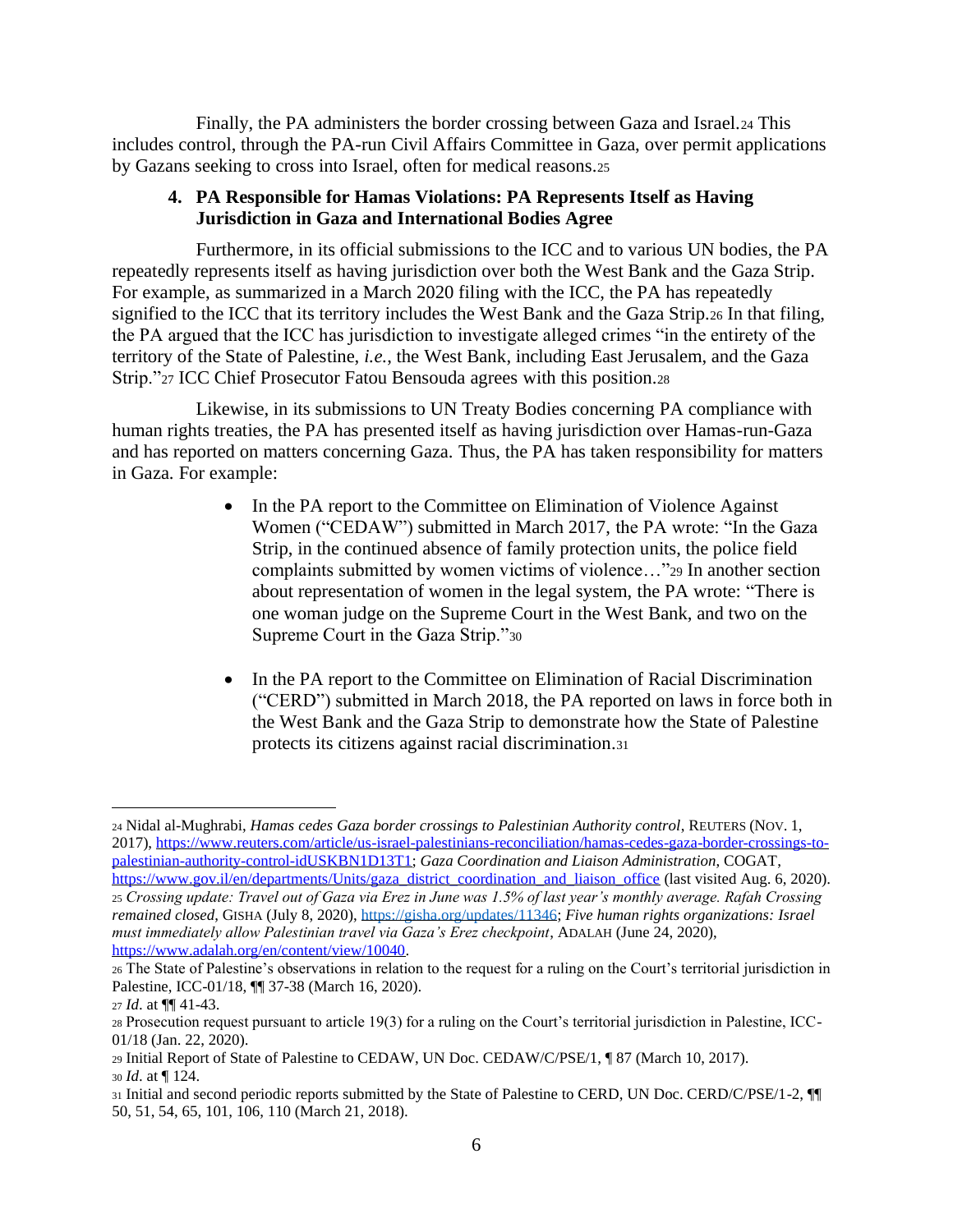• In the PA report to the CRC submitted in September 2018, the PA noted that after it acceded to the treaties in 2014, it amended various laws including the Juvenile Offenders' Act No. 2 of 1937 in force in the Gaza Strip.<sup>32</sup> The PA also reported on laws in force relating to children's rights both in the West Bank and the Gaza Strip and collected statistics on children in both the West Bank and the Gaza Strip.<sup>33</sup>

Moreover, these UN treaty bodies have held the PA responsible for Hamas activity in Gaza by making findings and recommendations in their concluding observations addressed to the PA concerning Gaza. These include recommendations to amend laws in force in Gaza or ensure the implementation of laws in Gaza, as well as findings and recommendations which directly refer to Hamas violations. Just as the treaty bodies treat the PA as having jurisdiction over Hamas activity in Gaza, so to should the Working Group.

For example:

- In its July 2018 concluding observations, CEDAW called on the PA to "ensure [the Convention's] implementation in the Gaza Strip…"34; "Take concrete steps to establish adequately resourced family protection units in the Gaza Strip."<sup>35</sup>
- In its August 2019 concluding observations, CERD expressed concern "about" the existence of hate speech in certain media outlets, especially those controlled by Hamas social media…which fuels hatred and may incite violence, particularly hate speech against Israelis…"<sup>36</sup> CERD also called on the PA to "Amend its legislation, in particular the Penal Code of 1936 and the Jordanian Penal Code of 1960, which are applicable in the Gaza Strip and the West Bank respectively..."37
- In its February 2020 concluding observations, the CRC expressed concern about the participation of Palestinian children in both the West Bank and Gaza in "conflict-related activities" and about "reports that such participation has sometimes been encouraged and facilitated and that the death or injury of children has been glorified by authorities of the State party, de facto authorities in the Gaza Strip and non-State armed groups."<sup>38</sup> In this regard, the CRC urged the PA to "Prevent children's participation in violence and apply all feasible measures to ensure their protection from the effects of hostilities";

<sup>32</sup> Initial report submitted by the State of Palestine under article 44 of the Convention, UN Doc. CRC/C/PSE/1, ¶ 15 (Sep. 21, 2018).

<sup>33</sup> *Id*. at ¶¶ 108, 114, 186, 201, 202, 253, 287, 308, 310, 327, 338

<sup>34</sup> CEDAW Concluding observations on the initial report of the State of Palestine, UN Doc. CEDAW/C/PSE/CO/1, ¶ 13(a) (July 25, 2018).

<sup>35</sup> *Id*. at ¶ 27(b).

<sup>36</sup> CERD Concluding observations on the combined initial and second periodic reports of the State of Palestine, UN Doc. CERD/C/PSE/CO/1-2, ¶ 19(c) (Aug. 29, 2019).

<sup>37</sup> *Id*. at ¶ 20(a).

<sup>38</sup>CRC Concluding observations on the initial report of the State of Palestine, UN Doc. CRC/C/PSE/CO/1, ¶ 24(a) (Feb. 10, 2020).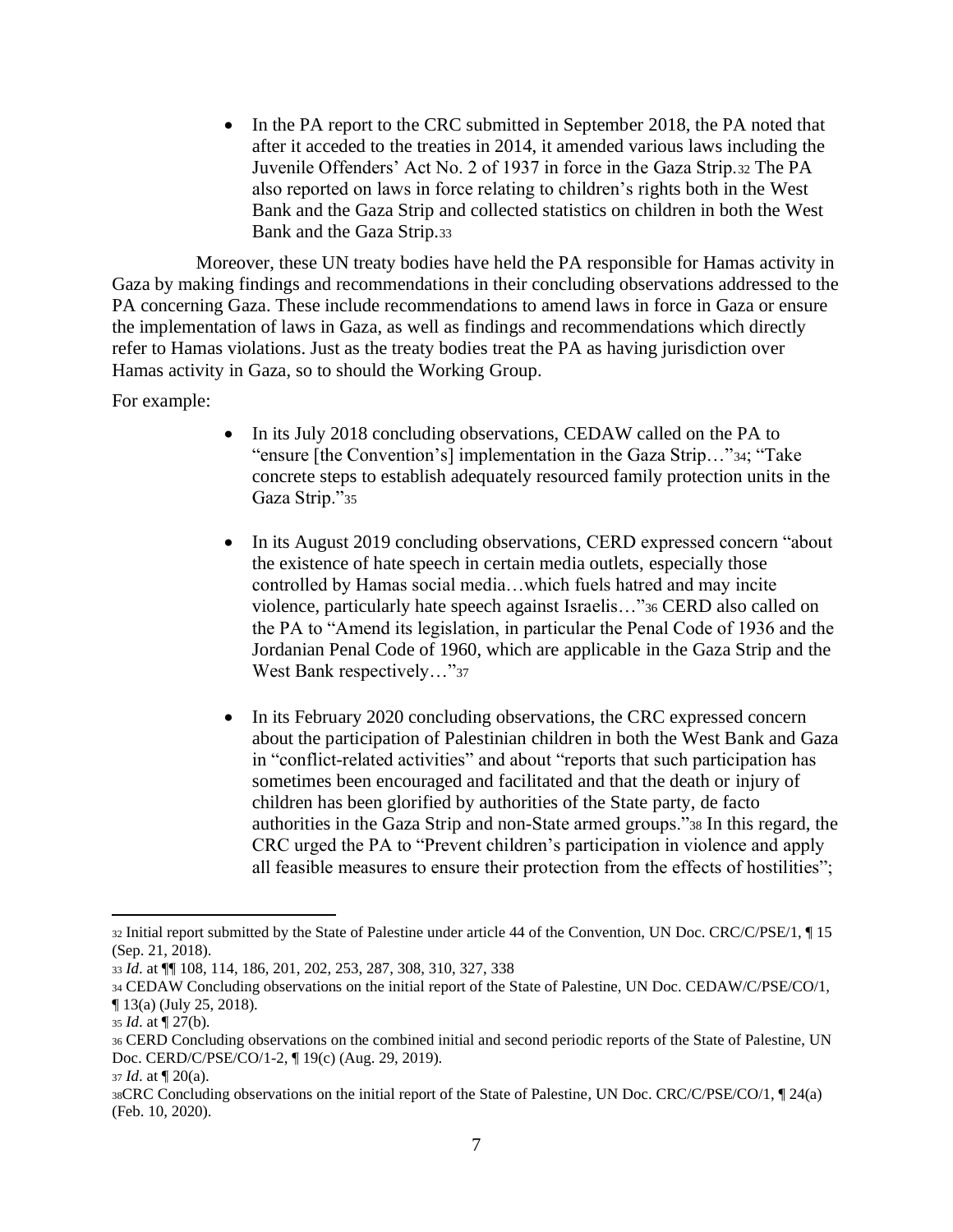and to fully implement various laws "prohibiting the recruitment and involvement of children in hostilities."<sup>39</sup>

• The CRC also expressed concern about laws limiting children's rights to freedom of expression and that "children have been arrested by the Palestinian security forces and the de facto authorities in the Gaza Strip for expressing their political opinion."<sup>40</sup> In this regard the CRC urged the PA to "ensure full respect for the right of all children to freedom of expression association and peaceful assembly…"<sup>41</sup>

In conclusion, the PA and Hamas each bear responsibility for the arbitrary detention of the Applicant. Therefore, we ask the Working Group to send a communication to both the PA and Hamas.

## **E. DESCRIBE THE CIRCUMSTANCES OF THE ARREST AND/OR THE DETENTION**

### **1. Background: Systematic Repression of Dissidents and Activists by the PA and Hamas**

Both the PA and Hamas systematically repress dissent, including through arbitrary arrest and torture. In October 2018, Human Rights Watch (HRW) published a report exposing 86 cases of arbitrary arrests and torture of peaceful dissenters by both the PA and Hamas in recent years based on personal interviews with the victims and their family members.<sup>42</sup> According to HRW, Hamas uses broadly-worded offences such as "harming revolutionary unity" and "misuse of technology" to punish peaceful dissent. Between January 2018 and March 2019, Hamas had arbitrarily detained 24 people under these laws.<sup>43</sup> In addition, in March 2019, the Palestinian Independent Commission for Human Rights documented over 1000 Hamas arbitrary detentions of "we want to live" protesters who were not charged with any crimes.<sup>44</sup> Many of them were beaten and tortured.<sup>45</sup>

Torture included beatings, solitary confinement, lashing and whipping of the feet, threats and taunts, and forcing detainees into various painful positions for extended periods.<sup>46</sup> HRW commented that "the habitual, deliberate, widely known use of torture, using similar tactics over years with no action taken by senior officials in either authority to stop these abuses,

*Palestine*, AMNESTY INTERNATIONAL (2019) [https://www.amnesty.org/en/countries/middle-east-and-north](https://www.amnesty.org/en/countries/middle-east-and-north-africa/palestine-state-of/report-palestine-state-of/)[africa/palestine-state-of/report-palestine-state-of/](https://www.amnesty.org/en/countries/middle-east-and-north-africa/palestine-state-of/report-palestine-state-of/) [Hereinafter *"Amnesty Palestine Report 2019*"].

<sup>39</sup> *Id*. at ¶ 25(a).

<sup>40</sup> *Id*. at ¶ 30(a).

<sup>41</sup> *Id*. at ¶ 31.

<sup>42</sup> *Two Authorities, One Way, Zero Dissent, supra* note 13.

<sup>43</sup> *Palestine: No Letup in Arbitrary Arrests, Torture*, HUMAN RIGHTS WATCH (May 29, 2019), [https://www.hrw.org/news/2019/05/29/palestine-no-letup-arbitrary-arrests-torture.](https://www.hrw.org/news/2019/05/29/palestine-no-letup-arbitrary-arrests-torture)

<sup>44</sup> *Id*.

<sup>45</sup> Omar Shakir, *Another Brutal Crackdown by Hamas in Gaza: Beatings & Arrests of Rights Defenders, Journalists, Demonstrators Reflect Systematic Practice*, HUMAN RIGHTS WATCH (March 20, 2019), [https://www.hrw.org/news/2019/03/20/another-brutal-crackdown-hamas-gaza;](https://www.hrw.org/news/2019/03/20/another-brutal-crackdown-hamas-gaza) *2019 Report on Human Rights in* 

<sup>46</sup> *Two Authorities, One Way, Zero Dissent, supra* note 13.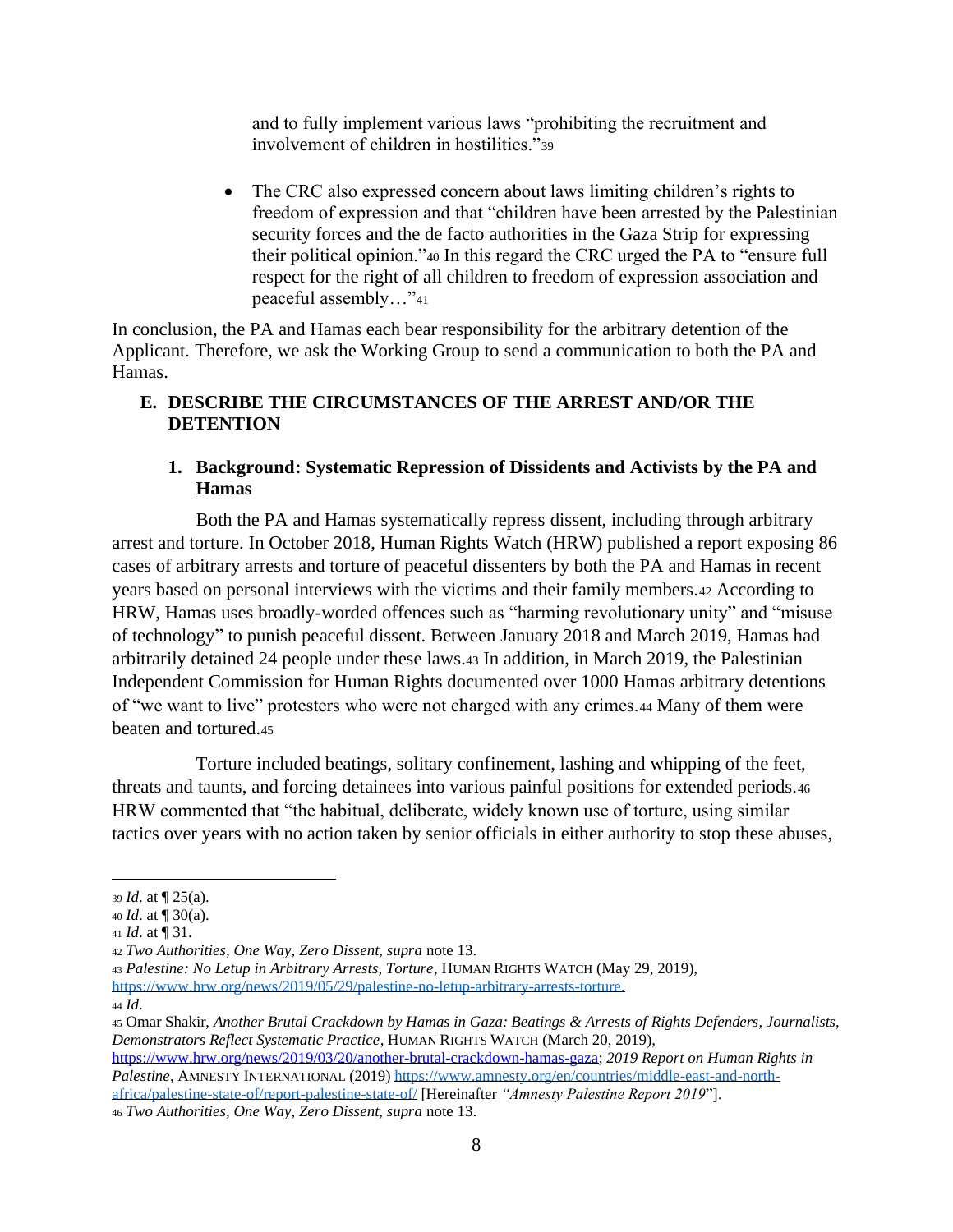make these practices systematic."<sup>47</sup> Similarly, in its report on human rights in Palestine for 2019, Amnesty International found that "Palestinian security forces in the West Bank and Gaza routinely used torture and other ill-treatment with impunity" and noted that in 2019 there were 143 allegations of torture in the West Bank and 156 in Gaza.<sup>48</sup>

Palestinians accused of "collaborating" with Israel are particularly at risk of torture and extrajudicial killings.<sup>49</sup> In May 2015, Amnesty International published a report accusing Hamas of summarily executing at least 23 Palestinians and subjecting dozens of others to arrest and torture during the summer 2014 Israel/Gaza conflict.<sup>50</sup> On August 22, 2014, Hamas shot to death 11 other so-called collaborators.<sup>51</sup> Again in April 2017, Hamas summarily executed by hanging three men convicted of collaborating with Israel.<sup>52</sup> In December 2018, a Hamas military court sentenced six Palestinians to death for collaborating with Israel.<sup>53</sup> Earlier that year, a Hamas family in Gaza shot to death a family member accused of collaborating with Israel. That man had been held by Hamas for several months without trial before the militant group handed him over to his family. Media reported that Hamas welcomed the "execution of this criminal."54

Consistent with the above, the PA and Hamas reject any "normalization" with Israel. Normalization includes joint economic activities, joint sports activities and meetings to promote peace.<sup>55</sup> As detailed below, Hamas considers "normalization" to be a form of treason and uses various provisions of the PLO Revolutionary Penal Code of 1979 to prosecute that crime.

<sup>47</sup> *Id*.

*Vulnerable to Abuse*, IMEMC (Oct. 6, 2017), [https://imemc.org/article/detained-teens-in-gaza-highly-vulnerable-to](https://imemc.org/article/detained-teens-in-gaza-highly-vulnerable-to-abuse/)[abuse/;](https://imemc.org/article/detained-teens-in-gaza-highly-vulnerable-to-abuse/) Mohammed Othman, *Gaza activists decry rise in torture within prisons*, AL-MONITOR (Oct. 1, 2017), [https://www.al-monitor.com/pulse/originals/2017/09/palestine-gaza-security-torture-death-prisoners.html.](https://www.al-monitor.com/pulse/originals/2017/09/palestine-gaza-security-torture-death-prisoners.html) <sup>49</sup> *PA ordered to pay \$3.5 million compensation to tortured 'collaborator' prisoners*, TIMES OF ISRAEL (June 29,

[https://palwatch.org/page/16782;](https://palwatch.org/page/16782) *PA: Peacebuilding "is treason"!* PMW (Jan. 18, 2019),

<sup>48</sup> *Amnesty Palestine Report 2019, supra* note 45. For other examples of Hamas torture, *see, e.g.*, Bassam Tawil, *Palestinians: A Story You Have Not Heard in the West*, GATESTONE INSTITUTE (June 5, 2018), [https://www.gatestoneinstitute.org/12422/palestinians-gaza-human-rights;](https://www.gatestoneinstitute.org/12422/palestinians-gaza-human-rights) *Detained Teens in Gaza Highly* 

<sup>2018),</sup> [https://www.timesofisrael.com/pa-ordered-to-pay-3-5-million-compensation-to-tortured-collaborator](https://www.timesofisrael.com/pa-ordered-to-pay-3-5-million-compensation-to-tortured-collaborator-prisoners/)[prisoners/.](https://www.timesofisrael.com/pa-ordered-to-pay-3-5-million-compensation-to-tortured-collaborator-prisoners/)

<sup>50</sup> *Hamas tortured and killed Palestinian 'collaborators' during Gaza conflict – new report*, AMNESTY INTERNATIONAL (May 27, 2015)[, https://www.amnesty.org.uk/press-releases/hamas-tortured-and-killed-palestinian](https://www.amnesty.org.uk/press-releases/hamas-tortured-and-killed-palestinian-collaborators-during-gaza-conflict-new-report)[collaborators-during-gaza-conflict-new-report.](https://www.amnesty.org.uk/press-releases/hamas-tortured-and-killed-palestinian-collaborators-during-gaza-conflict-new-report) [Hereinafter "*Amnesty report on Hamas torture of Palestinian 'collaborators'*"].

<sup>51</sup> Elior Levy, *Hamas executes 18 for 'collaboration' with Israel*, YNET (Aug. 22, 2014), [https://www.ynetnews.com/articles/0,7340,L-4561996,00.html.](https://www.ynetnews.com/articles/0,7340,L-4561996,00.html)

<sup>52</sup> *Palestine: Hamas executes three civilians tried in Gaza military courts*, AMNESTY INTERNATIONAL (April 6, 2017), [https://www.amnesty.org/en/latest/news/2017/04/palestine-hamas-executes-three-civilians-tried-in-gaza](https://www.amnesty.org/en/latest/news/2017/04/palestine-hamas-executes-three-civilians-tried-in-gaza-military-courts/)[military-courts/.](https://www.amnesty.org/en/latest/news/2017/04/palestine-hamas-executes-three-civilians-tried-in-gaza-military-courts/)

<sup>53</sup> AFP, *Hamas court sentences six to death for 'collaborating' with Israel*, ARAB NEWS (Dec. 3, 2018), [https://www.arabnews.com/node/1414851/middle-east.](https://www.arabnews.com/node/1414851/middle-east)

<sup>54</sup> AFP, *Gaza family kills member who allegedly acted as Israeli informant*, THE GUARDIAN (Jan. 19, 2018), [https://www.theguardian.com/world/2018/jan/19/gaza-family-kills-member-who-acted-as-israeli-informant.](https://www.theguardian.com/world/2018/jan/19/gaza-family-kills-member-who-acted-as-israeli-informant)

<sup>55</sup> Khaled Abu Toameh, *The Palestinian Authority's Policy of Denormalization*, JERUSALEM CENTER FOR PUBLIC AFFAIRS (Jan. 22, 2018), [https://jcpa.org/defeating-denormalization/palestinian-authoritys-policy-denormalization/;](https://jcpa.org/defeating-denormalization/palestinian-authoritys-policy-denormalization/) *Top PA official explains prohibited "normalization" in sports with Israel*, PMW (Oct. 15, 2019),

[https://palwatch.org/page/15201;](https://palwatch.org/page/15201) Khaled Abu Toameh, *Palestinian officials face threats, abuse for normalizing ties*  with Israel, JERUSALEM POST (Feb. 17, 2020), [https://www.jpost.com/arab-israeli-conflict/palestinian-officials](https://www.jpost.com/arab-israeli-conflict/palestinian-officials-facing-threats-for-normalizing-ties-with-israel-617877)[facing-threats-for-normalizing-ties-with-israel-617877.](https://www.jpost.com/arab-israeli-conflict/palestinian-officials-facing-threats-for-normalizing-ties-with-israel-617877)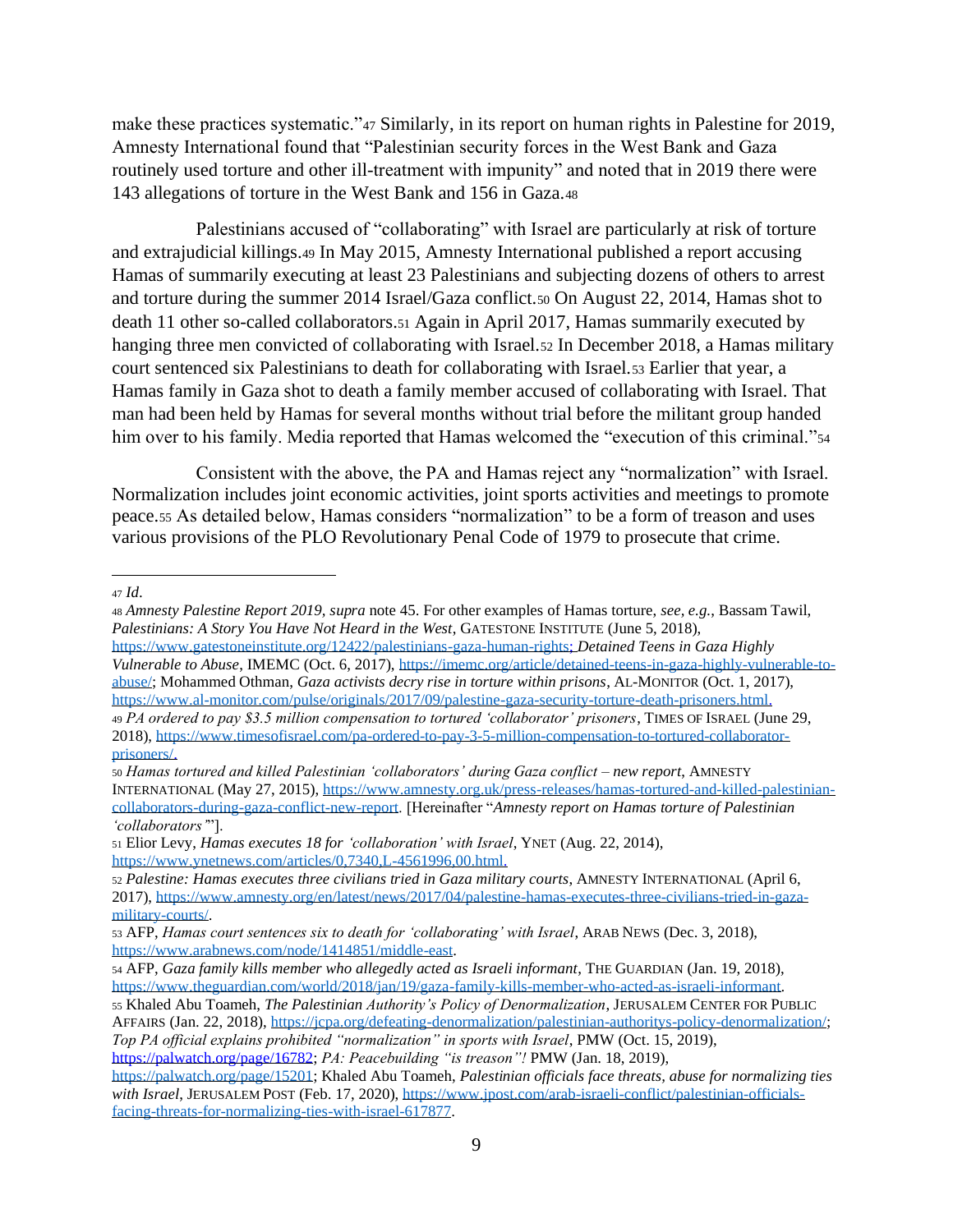The PA also views "normalization" as treason. This is reflected in a May 2020 program on official PA television with the message that any type of cooperation with Israel is "treason," and in June 2020 statements by Fatah official Abbas Zaki that anyone who cooperates with Israel should be shot. <sup>56</sup> In 2016, four Palestinians were arrested for attending a Jewish holiday celebration hosted by the mayor of the Jewish town of Efrat in the West Bank. At the time, a senior Palestinian official said: "any Palestinian cooperation with settlers is viewed as violating the law, as he cooperates with the enemy."<sup>57</sup>

#### **2. Background: PA and Hamas Routinely Violate Due Process**

Both the PA and Hamas are known to violate due process and fair trial guarantees.<sup>58</sup> According to HRW, Hamas due process violations include: warrantless arrests, failure to inform families promptly of detainees' whereabouts, torture, trials of civilians in military courts, and denial of access to a lawyer.<sup>59</sup> The report called for urgent reform of Hamas's criminal justice system.

Between Hamas's 2007 takeover of Gaza and May 2016, Hamas had executed at least 46 people, most without any judicial process. Of those that received judicial process, most were tried in military courts where due process is not respected.<sup>60</sup> In May 2016, when Hamas had declared that it would carry out a number of executions. The Office of the High Commissioner for Human Rights issued a statement that it had "serious doubts as to whether capital trials in Gaza meet these [scrupulous fair trial] standards."<sup>61</sup>

In April 2017, Hamas executed three people suspected of collaborating with Israel. According to Amnesty International, they were convicted in unfair proceedings in military courts.<sup>62</sup> Palestinian human rights groups in Gaza regard military courts as illegitimate and refuse to represent detainees before such courts.<sup>63</sup> The High Commissioner's Office criticized the trials for violating international law by trying civilians in military courts and added that the trials "did not appear to meet international fair trial standards."<sup>64</sup>

#### **3. The Arbitrary Detention and Prosecution of Mr. Aman**

Rami Aman is a 38-year-old Palestinian journalist and peace activist living in Gaza. Ten years ago, he founded a Gaza youth activist group called the "Gaza Youth Committee." The

<sup>56</sup> *Cooperation with Israel is "treason" anyone who cooperates with Israel "should be shot,"* PMW (July 2, 2020), [https://palwatch.org/page/18020.](https://palwatch.org/page/18020)

<sup>57</sup> *PA releases Palestinians arrested for visiting settler mayor's sukkah*, TIMES OF ISRAEL (Oct. 23, 2016), [https://www.timesofisrael.com/pa-releases-palestinians-arrested-over-sukka-visit/.](https://www.timesofisrael.com/pa-releases-palestinians-arrested-over-sukka-visit/)

<sup>58</sup> *Two Authorities, One Way, Zero Dissent, supra* note 13.

<sup>59</sup> *Gaza: Arbitrary Arrests, Torture, Unfair Trials*, HUMAN RIGHTS WATCH (Oct. 3, 2012),

[https://www.hrw.org/news/2012/10/03/gaza-arbitrary-arrests-torture-unfair-trials.](https://www.hrw.org/news/2012/10/03/gaza-arbitrary-arrests-torture-unfair-trials)

<sup>60</sup> *Palestine: Hamas Should Halt Executions*, HUMAN RIGHTS WATCH (May 31, 2016),

[https://www.hrw.org/news/2016/05/31/palestine-hamas-should-halt-executions.](https://www.hrw.org/news/2016/05/31/palestine-hamas-should-halt-executions)

<sup>61</sup> *High Commissioner Comment on Gaza Executions, supra* note 15*.*

<sup>62</sup> *Palestine: Hamas executes three civilians tried in Gaza military courts*, AMNESTY INTERNATIONAL (April 6, 2107), [https://www.amnesty.org/en/latest/news/2017/04/palestine-hamas-executes-three-civilians-tried-in-gaza](https://www.amnesty.org/en/latest/news/2017/04/palestine-hamas-executes-three-civilians-tried-in-gaza-military-courts/)[military-courts/.](https://www.amnesty.org/en/latest/news/2017/04/palestine-hamas-executes-three-civilians-tried-in-gaza-military-courts/)

<sup>63</sup> *State of Palestine: Authorities Must End Arbitrary Detention of Critics Amid Coronavirus Outbreak*, AMNESTY INTERNATIONAL (May 6, 2020)[, https://www.amnesty.org/download/Documents/MDE2122482020ENGLISH.PDF.](https://www.amnesty.org/download/Documents/MDE2122482020ENGLISH.PDF) [Hereinafter: "*Amnesty report on Rami Aman"*].

<sup>64</sup> *OHCHR Press Briefing Note on Gaza, supra* note 16.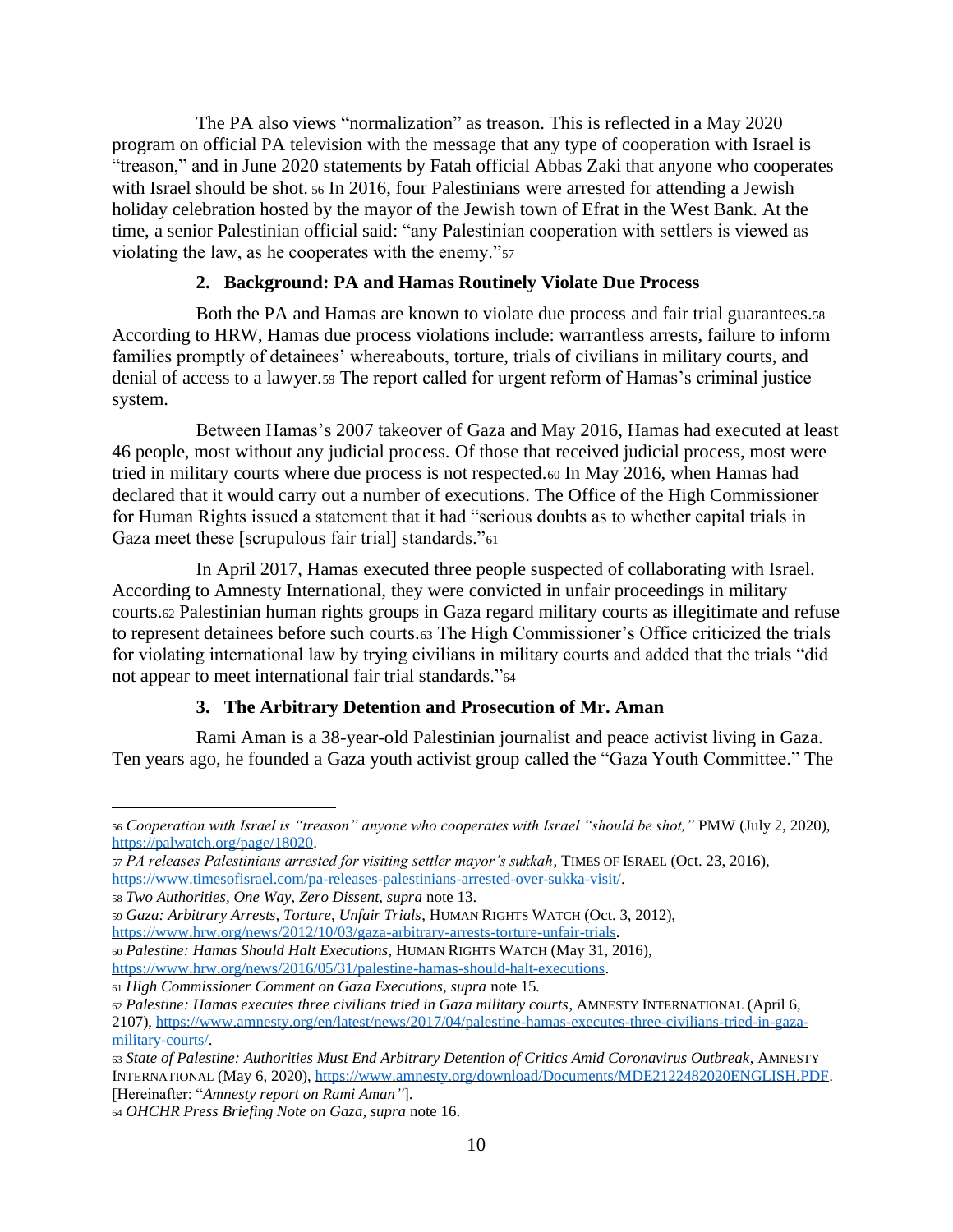Gaza Youth Committee recently joined the Alliance for Middle East Peace ("ALLMEP"), an international coalition of groups that promote Israeli-Palestinian cooperation.<sup>65</sup>

Mr. Aman has been "invited" for questioning many times by Hamas for his activities. Last July, he was held by Hamas for 17 days for having organized a joint bike ride with Israeli counterparts along both sides of the Gaza-Israel security fence.<sup>66</sup> He was also detained by Hamas for three days in April 2019 for social media posts criticizing Hamas torture.<sup>67</sup> Hamas Interior Ministry spokesman Iyad El-Bozom confirmed that Hamas has previously detained Mr. Aman.<sup>68</sup>

On 6 April 2020, the Applicant and his group conducted a Zoom video call with more than 200 Israeli and Gaza peace activists.<sup>69</sup> The nearly two-hour meeting was part of a series of meetings titled "Skype With Your Enemy," that had been taking place for the past five years.<sup>70</sup> An invitation to the Zoom conference was posted on Facebook for an opportunity to "open a channel of communication between Gazans and Israelis." During the call, Mr. Aman encouraged participants to believe in peace and continue advocating for change.<sup>71</sup>

On 8 April 2020, Amnesty International's then research consultant Hind Khoudary denounced Mr. Aman for "normalization" with Israel in a series of vituperative Facebook posts. In one of her posts, she tagged three Hamas officials, including Interior Ministry spokesman El-Bozom in order to call their attention to the Zoom call.<sup>72</sup> She subsequently deleted the post.

On 9 April 2020, Hamas authorities arrested Mr. Aman, fellow activist [REDACTED] and six of their associates not identified by name, accusing them of treason.<sup>73</sup> The six associates have since been released. The arrest was announced on Facebook by Hamas Interior Ministry spokesman El-Bozom, who said in a statement that the activists were accused of "holding a normalization activity with the Israeli occupation."<sup>74</sup> El-Bozom added: "Holding any activity or any contact with the Israeli occupation under any cover is a crime punishable by

<sup>66</sup> David M. Halbfinger and Iyad Abuheweila, *Zoom Call With Israelis Lands a Gaza Peace Activist in Jail*, NYT (April 10, 2020), [https://www.nytimes.com/2020/04/10/world/middleeast/rami-aman-palestinian-activist-](https://www.nytimes.com/2020/04/10/world/middleeast/rami-aman-palestinian-activist-arrested.html)

<sup>65</sup> *Amnesty International demands release of Gaza Youth Committee*, ALLIANCE FOR MIDDLE EAST PEACE (May 7, 2020), [https://www.allmep.org/amnesty-gaza-youth-committee/.](https://www.allmep.org/amnesty-gaza-youth-committee/)

[arrested.html;](https://www.nytimes.com/2020/04/10/world/middleeast/rami-aman-palestinian-activist-arrested.html) Yvette J. Dean, *Israelis and Palestinians participate in run for peace on Gaza border*, JERUSALEM POST (June 23, 2019)[, https://www.jpost.com/arab-israeli-conflict/israelis-and-palestinians-participate-in-historic](https://www.jpost.com/arab-israeli-conflict/israelis-and-palestinians-participate-in-historic-run-for-peace-on-gaza-border-593353)[run-for-peace-on-gaza-border-593353.](https://www.jpost.com/arab-israeli-conflict/israelis-and-palestinians-participate-in-historic-run-for-peace-on-gaza-border-593353)

<sup>67</sup> Omar Shakir, *Hamas jails Gaza Activists for Video Chat with Israelis*, HUMAN RIGHTS WATCH (April 14, 2020), [https://www.hrw.org/news/2020/04/14/hamas-jails-gaza-activists-video-chat-israelis.](https://www.hrw.org/news/2020/04/14/hamas-jails-gaza-activists-video-chat-israelis)

<sup>68</sup> *Row in Gaza over Arrests for Zoom Chat with Israelis*, ASHARQ AL-AWSAT (April 14, 2020), [https://english.aawsat.com//home/article/2233476/row-gaza-over-arrests-zoom-chat-israelis](https://english.aawsat.com/home/article/2233476/row-gaza-over-arrests-zoom-chat-israelis)

<sup>69</sup> *Rami Aman jailed by Hamas for this Zoom video with Israeli peace activists*, YOUTUBE (April 24, 2020), [https://www.youtube.com/watch?v=cdDimj0NR88.](https://www.youtube.com/watch?v=cdDimj0NR88)

<sup>70</sup> *Zoom Call With Israelis Lands a Gaza Peace Activist in Jail*, *supra* note 66.

<sup>71</sup> *The Disappearance of Rami Aman & Amnesty International – Timeline*, UN WATCH (May 6, 2020),

[https://unwatch.org/the-disappearance-of-rami-aman-amnesty-international-timeline/.](https://unwatch.org/the-disappearance-of-rami-aman-amnesty-international-timeline/)

<sup>72</sup> *Screenshot of Hind Khoudary Facebook Post*[, https://unwatch.org/wp-content/uploads/2020/04/Screen-Shot-](https://unwatch.org/wp-content/uploads/2020/04/Screen-Shot-2020-04-12-at-2.11.43-AM-e1586650414920.png)[2020-04-12-at-2.11.43-AM-e1586650414920.png](https://unwatch.org/wp-content/uploads/2020/04/Screen-Shot-2020-04-12-at-2.11.43-AM-e1586650414920.png) (Last visited July 21, 2020).

<sup>73</sup> *Row in Gaza over Arrests for Zoom Chat with Israelis, supra* note 68.

<sup>74</sup> *Iyad El-Bozom Facebook Post* (April 9, 2020)[, https://www.facebook.com/Iyadbozom/posts/2941453539263767,](https://www.facebook.com/Iyadbozom/posts/2941453539263767) (last visited July 21, 2020); Fares Akram, *Hamas arrests Gaza activists after Zoom call with Israelis*, ASSOCIATED PRESS (April 9, 2020), [https://apnews.com/18e66308fc566e5fd3739a3bc10d9944.](https://apnews.com/18e66308fc566e5fd3739a3bc10d9944)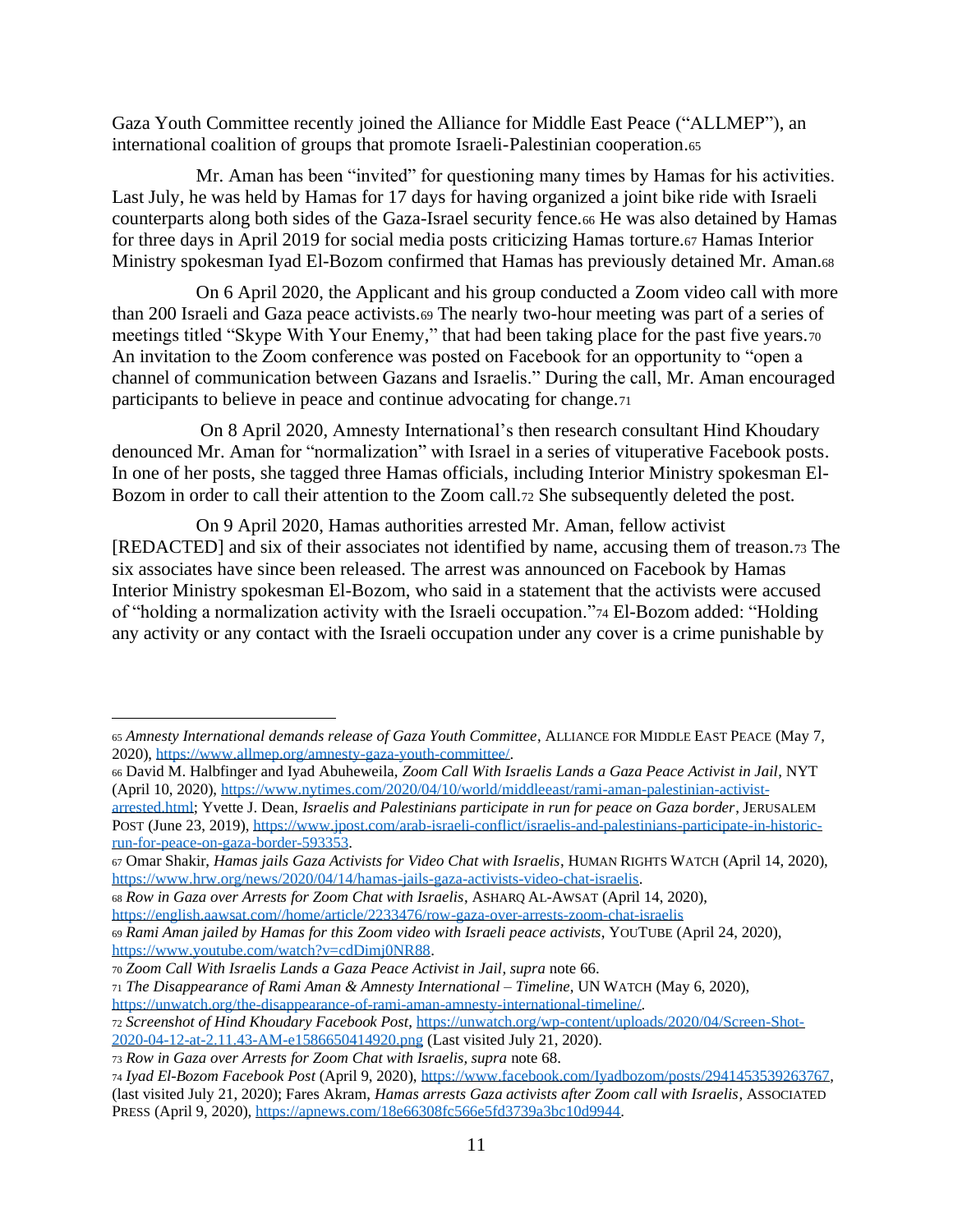law and is treason to our people and their sacrifices."<sup>75</sup> He said the arrest was under Article 153 of the PLO Revolutionary Penal Code of 1979, which provides that "anyone who incites individuals to join the enemy…or recruits themselves or others for the benefit of the enemy," can be punished by "death or hard labor for life, or temporarily for a period of no less than seven years."76

According to El-Bozom's Facebook post, the arrest was carried out by Hamas forces pursuant to "an arrest warrant issued by the Military Prosecution."<sup>77</sup> Military courts have jurisdiction over cases involving members of the security forces, members of the Palestinian factions and their military wings and individuals suspected of collaborating with Israel.<sup>78</sup> El-Bozom also indicated that Hamas knew of Mr. Aman's activities even without having been tagged by Khoudary on Facebook because "Rami Aman and his group are under surveillance all the time by the security services."<sup>79</sup>

Mr. Aman was held incommunicado for at least one week. According to a statement published by Amnesty International on 6 May 2020, Mr. Aman was permitted to speak with his family for the first time by telephone on 26 April 2020—more than two weeks after the arrest.<sup>80</sup> According to information provided to us, he has had one visit with his family since then. Also, Mr. Aman has had three visits with his lawyer, the first on 16 April 2020—one week after the arrest. The Amnesty International statement added that Mr. Aman was likely to be charged under Article 164 of the PLO Revolutionary Penal Code of 1979, which refers to "propaganda aimed at weakening the revolution" and that he was likely to be tried in a military court.81 In addition, Mr. Aman has not yet been charged or brought before a court.

#### **4. The Arrest is Roundly Condemned as Violation of Freedom of Expression**

The story was widely covered in the media. Many criticized Hind Khoudary for her role in the arrest, including a fellow Palestinian journalist who condemned Khoudary for "endangering someone's life."<sup>82</sup> Longtime Human Rights Watch official Peter Bouckaert wrote to her on Twitter saying "You should be ashamed of yourself."<sup>83</sup> He added in a Facebook post: "It is disgusting that a so-called 'journalist' got an activist for dialogue arrested by Hamas..."<sup>84</sup>

On 14 April 2020, Human Rights Watch issued a statement criticizing Hamas for the detentions, which it said violate the detainees' basic rights to freedom of expression and

<sup>75</sup> Nidal al-Mughrabi, *Hamas arrests Palestinians in Gaza for Zoom video chat with Israelis*, REUTERS (April 9, 2020), [https://www.reuters.com/article/us-israel-palestinians-arrests/hamas-arrests-palestinians-in-gaza-for-zoom](https://www.reuters.com/article/us-israel-palestinians-arrests/hamas-arrests-palestinians-in-gaza-for-zoom-video-chat-with-israelis-idUSKCN21R34F)[video-chat-with-israelis-idUSKCN21R34F.](https://www.reuters.com/article/us-israel-palestinians-arrests/hamas-arrests-palestinians-in-gaza-for-zoom-video-chat-with-israelis-idUSKCN21R34F)

<sup>76</sup> Maha Hussaini, *Arrest of Palestinian in Gaza renews controversy over normalization with Israel*, MIDDLE EAST EYE (April 15, 2020), [https://www.middleeasteye.net/news/normalisation-gaza-arrest-palestinian-controversy-israel.](https://www.middleeasteye.net/news/normalisation-gaza-arrest-palestinian-controversy-israel) <sup>77</sup> *Iyad El-Bozom Facebook Post*, *supra* note 74.

<sup>78</sup> *Amnesty report on Rami Aman, supra* note 63; *Zoom Call With Israelis Lands a Gaza Peace Activist in Jail, supra*  note 66.

<sup>79</sup> *Row in Gaza over Arrests for Zoom Chat with Israelis, supra* note 68.

<sup>80</sup> *Amnesty report on Rami Aman, supra* note 63.

<sup>81</sup> *Id*.

<sup>82</sup> Ahmad Al-Bazz, *What the media got wrong about the Gaza 'normalization' saga*, +972 MAGAZINE (April 14, 2020), [https://www.972mag.com/gaza-israel-normalization-media/.](https://www.972mag.com/gaza-israel-normalization-media/)

<sup>83</sup> @Hind\_Gaza, TWITTER (April 11, 2020, 9:06 AM), [https://twitter.com/Hind\\_Gaza/status/1248854874059612160.](https://twitter.com/Hind_Gaza/status/1248854874059612160) <sup>84</sup> Peter N. Bouckaert Facebook Post (April 11, 2020),

[https://www.facebook.com/peter.bouckaert/posts/10156683762907024,](https://www.facebook.com/peter.bouckaert/posts/10156683762907024) (last visited July 21, 2020).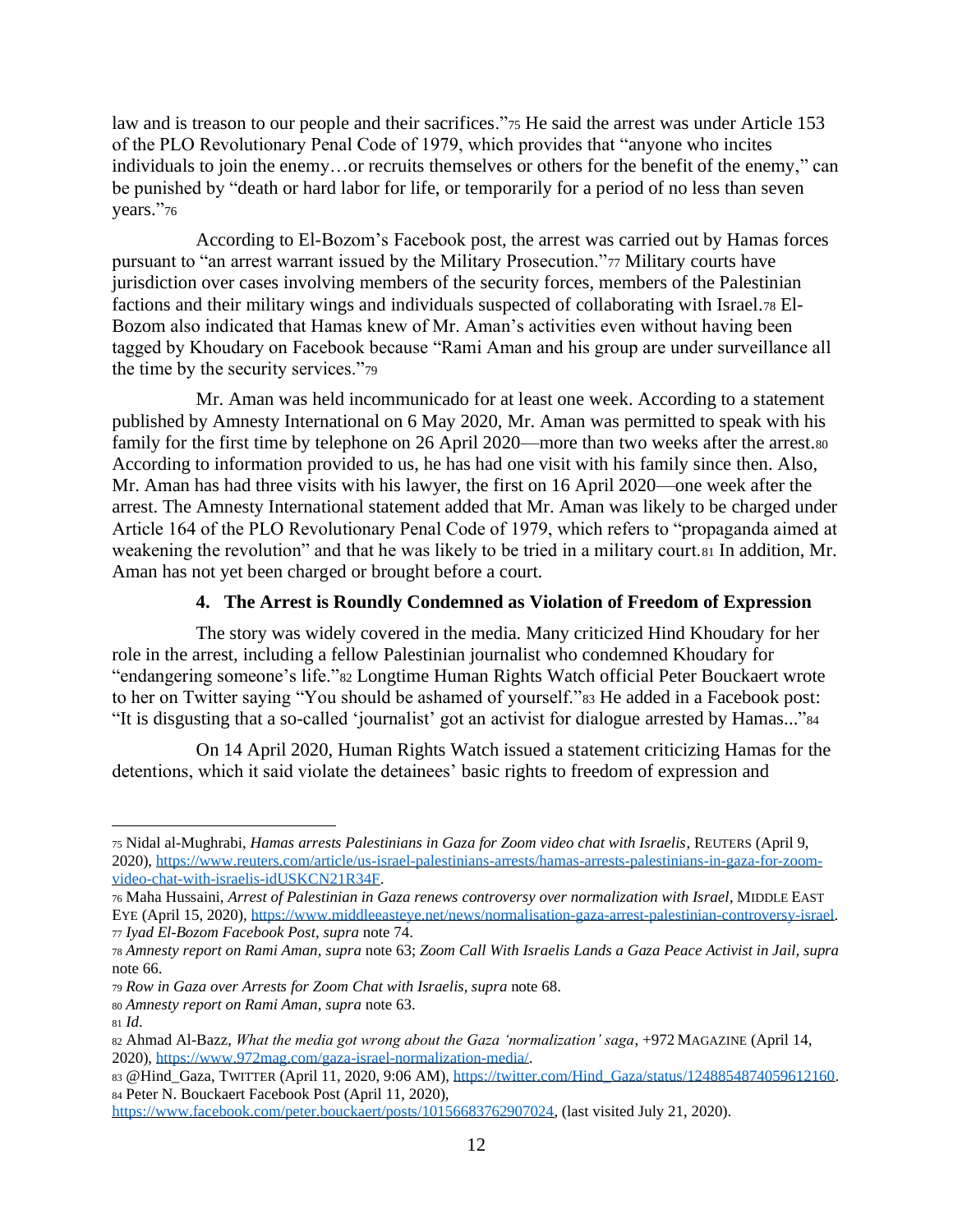association. The statement called on Hamas to "immediately and unconditionally release [Mr. Aman] and the other activists."<sup>85</sup>

On 6 May 2020, Amnesty International released a statement declaring Mr. Aman a prisoner of conscience and calling for his immediate release.<sup>86</sup>

A number of other human rights advocates and at least one government have publicly criticized the arrest and called for Mr. Aman's release, including:

- **HRW MENA Director Eric Goldstein:** "What's all-too-normalized is detention by #Hamas of Gazans on speech charges and holding them without charge."87
- **HRW Israel/Palestine Director Omar Shakir:** "Two months later, Hamas authorities continue to hold three Palestinian activists over a Zoom chat. Their outrageous ongoing detention over their free expression a window into the thin-skinned, thuggish character of their rule in Gaza. Arbitrary arrests long their modus operandi."<sup>88</sup>
- **Gisha founder Sari Bashi:** "Peace activist Rami Aman still in detention, more than 2 months after committing the "crime" of video chatting with Israeli activists on the closure of Gaza. Hamas should release him-and all others arrested for peaceful speech – immediately."<sup>89</sup>
- **ALLMEP Director John Lyndon:** "Despite calls from  $@$ hrw &  $@$ amnesty for release of Rami Aman, he & Gaza Youth Committee colleague are now almost \*three months\* into illegal & unjust detention for engaging in P2P peace advocacy."<sup>90</sup>
- **Lord Ahmad, UK Minister of State responsible for human rights:** "We strongly condemn the detention of Rami Aman by Hamas."<sup>91</sup>

Significantly, the UN itself condemned the arrests and called for the immediate release of Mr. Aman and his colleagues. In a 20 April 2020 Facebook post, the UN Human Rights Office in Palestine expressed serious concern about the case, particularly the use of military justice against the detainees and previous ill-treatment of them:

<sup>85</sup> *Hamas jails Gaza Activists for Video Chat with Israelis*, *supra* note 66.

<sup>86</sup> *Amnesty report on Rami Aman, supra* note 63.

<sup>87</sup>@goldsteinricky, TWITTER (July 9, 2020, 9:01 PM),

[https://twitter.com/goldsteinricky/status/1281287405488701442;](https://twitter.com/goldsteinricky/status/1281287405488701442) @goldsteinricky, TWITTER (June 19, 2020, 12:11 AM)[, https://twitter.com/goldsteinricky/status/1273725058461110272.](https://twitter.com/goldsteinricky/status/1273725058461110272)

<sup>88</sup> @OmarSShakir, TWITTER (June 9, 2020, 2:54 PM),

[https://twitter.com/OmarSShakir/status/1270323283569885185.](https://twitter.com/OmarSShakir/status/1270323283569885185)

<sup>89</sup> @saribashi, TWITTER (June 22, 2020, 8:40 AM)[, https://twitter.com/saribashi/status/1274940337887346688.](https://twitter.com/saribashi/status/1274940337887346688)

<sup>90</sup> @JohnLyndon\_, TWITTER (July 9, 2020, 1:37 AM),

[https://twitter.com/JohnLyndon\\_/status/1280994396759080972.](https://twitter.com/JohnLyndon_/status/1280994396759080972)

<sup>91</sup> *Rami Aman: Written question – HL5631*, UK PARLIAMENT, [https://www.parliament.uk/business/publications/written-questions-answers-statements/written](https://www.parliament.uk/business/publications/written-questions-answers-statements/written-question/Lords/2020-06-15/HL5631/)[question/Lords/2020-06-15/HL5631/](https://www.parliament.uk/business/publications/written-questions-answers-statements/written-question/Lords/2020-06-15/HL5631/) (last visited July 21, 2020).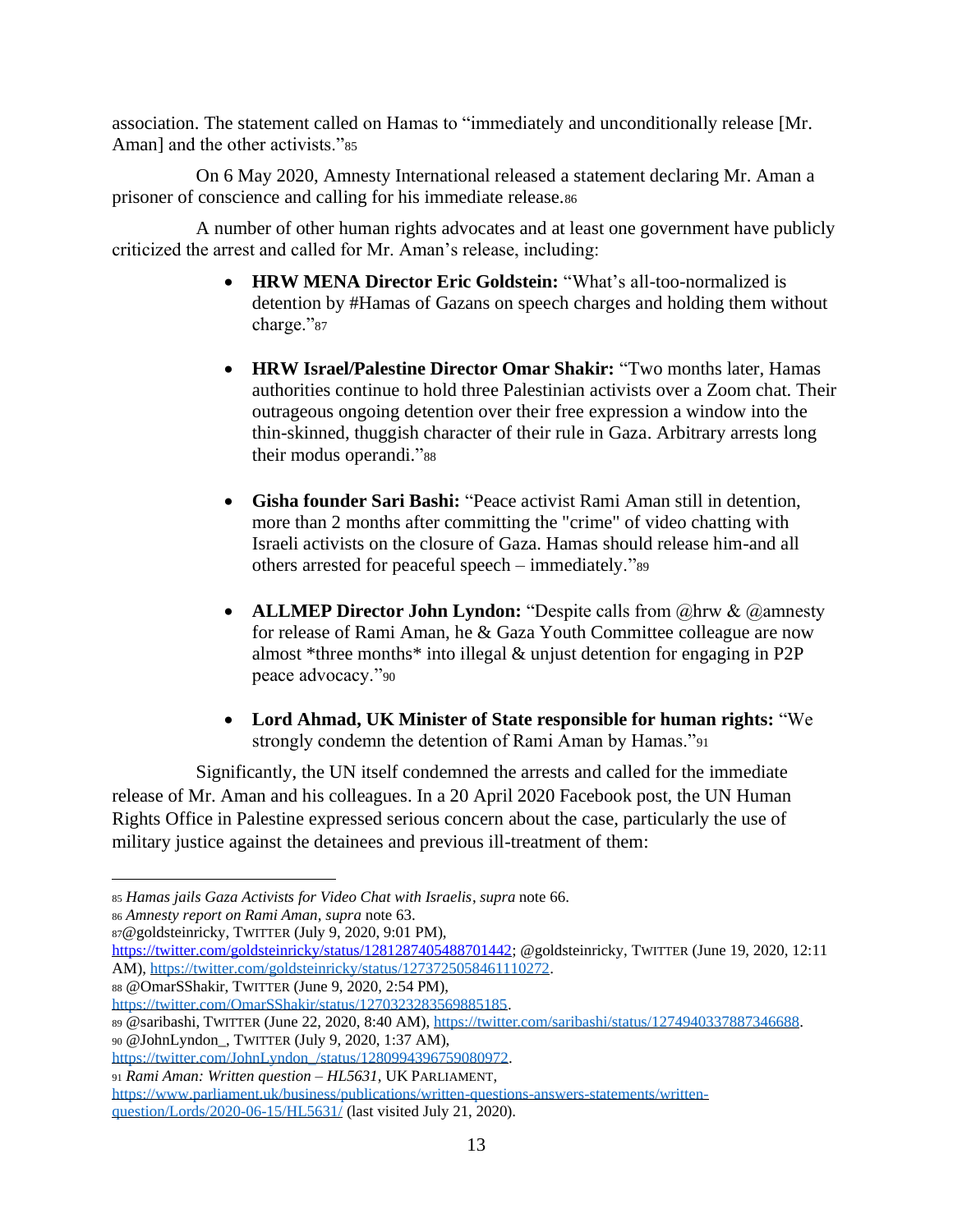The extremely broad use of the notion of "contact with the Israeli occupation", the impermissible use of military justice to arrest and interrogate civilians, and the previous ill-treatment of some of these individuals by the security services in Gaza together make this a case for serious concern. The UN Human Rights Office calls for the individuals to be released immediately, and any legal action against them to be pursued strictly in accordance with fair trial standards. In the meantime, we call on the authorities to ensure the safety of these individuals both in detention and after release. The Office has consistently raised concerns over arbitrary detention and widespread ill-treatment in detention in Gaza generally.<sup>92</sup>

UN Special Coordinator for Middle East Peace Nickolay Mladenov made a similar statement to the Security Council at his 23 April 2020 Briefing. He said:

> Earlier this month, however, Hamas security forces detained eight civil society activists on the grounds of "establishing a normalization activity with the Israeli occupation." Three have been released. The UN Human Rights Office has raised serious concerns over the legality of the detentions, fair trial standards and the risk of ill-treatment in and outside detention. I reiterate their call for the civil society activists to be released.<sup>93</sup>

In addition, in his report to the Human Rights Council in July 2020, UN Special Rapporteur on Palestine Michael Lynk accused Hamas of "arbitrary arrest and detention" with regard to the arrest of Mr. Aman and his colleagues for "normalization" via a Zoom call with Israelis.<sup>94</sup>

Khoudary defended her actions on Twitter, saying: "I want all the normalization activities [Rami Aman] is doing with Israel from Gaza to stop immediately."<sup>95</sup> She characterized "normalization" as "collaboration with enemies."<sup>96</sup> On Facebook, she wrote: "I really hate this person (Rami Aman)…"<sup>97</sup>

Consistent with the PA's overall position on "normalization" described above, the PA effectively endorsed the arrest when its Minister of Women's Affairs Dr. Amal Hamad released

<sup>92</sup> *UN Human Rights Palestine Facebook post* (April 20, 2020),

https://www.facebook.com/UNHumanRightsOPT/photos/a.580351668819829/1400376096817378/?type=3&\_\_tn\_  $= -R$ .

<sup>93</sup> *Security Council Briefing on the Situation in the Middle East* (April 23, 2020), UNSCO [https://unsco.unmissions.org/security-council-briefing-situation-middle-east-including-palestinian-question](https://unsco.unmissions.org/security-council-briefing-situation-middle-east-including-palestinian-question-delivered-sc-0)[delivered-sc-0.](https://unsco.unmissions.org/security-council-briefing-situation-middle-east-including-palestinian-question-delivered-sc-0)

<sup>94</sup> Report of the Special Rapporteur on the situation of human rights in the Palestinian territories occupied since 1967, UN Doc. A/HRC/44/60, Para. 21 (July 15, 2020).

<sup>95</sup> @Hind\_Gaza, TWITTER (April 13, 2020, 9:30 AM), [https://twitter.com/Hind\\_Gaza/status/1249585738762649601;](https://twitter.com/Hind_Gaza/status/1249585738762649601) <sup>96</sup> @Hind\_Gaza, TWITTER (April 12, 2020, 8:51 AM), [https://twitter.com/Hind\\_Gaza/status/1249213621592260609.](https://twitter.com/Hind_Gaza/status/1249213621592260609)

<sup>97</sup> Khaled Abu Toameh, *Palestinian journalist: I wasn't the reason Hamas arrested peace activist*, JERUSALEM POST (April 13, 2020), [https://www.jpost.com/israel-news/palestinian-journalist-i-wasnt-the-reason-hamas-arrested-peace](https://www.jpost.com/israel-news/palestinian-journalist-i-wasnt-the-reason-hamas-arrested-peace-activist-624520)[activist-624520.](https://www.jpost.com/israel-news/palestinian-journalist-i-wasnt-the-reason-hamas-arrested-peace-activist-624520)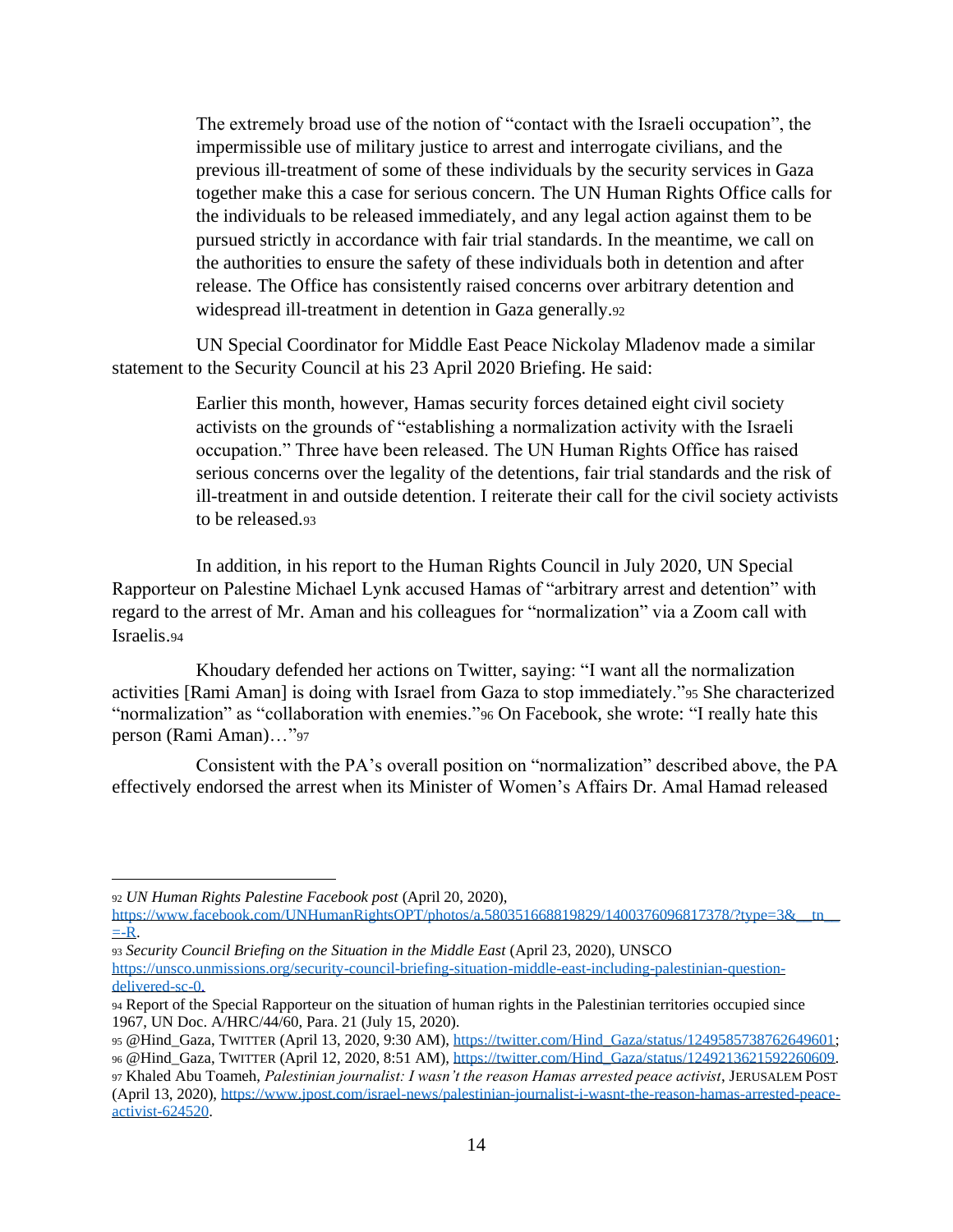a statement supporting Khoudary against her critics. Dr. Hamad affirmed the PA position that resisting "normalization" is important at all times.<sup>98</sup>

#### **F. INDICATE REASONS WHY YOU CONSIDER THE ARREST AND/OR DETENTION TO BE ARBITRARY**

Arbitrary deprivation of liberty is specifically prohibited by international law. The Universal Declaration of Human Rights ("UDHR") provides that "no one shall be subjected to arbitrary arrest, detention or exile."<sup>99</sup> Arbitrary deprivation of liberty is defined in the ICCPR as any deprivation of liberty "except on such grounds and in accordance with such procedures as are established by law."<sup>100</sup> Principle 2 of the *Body of Principles for the Protection of Persons under Any Form of Detention or Imprisonment* ("Body of Principles" or "BOP") further states that "arrest detention or imprisonment shall only be carried out strictly in accordance with the provisions of law."<sup>101</sup> For the reasons set forth below, the detention of Rami Aman and his colleagues constitutes an arbitrary deprivation of liberty falling within Category I, Category II and Category III as established by the WGAD.<sup>102</sup>

#### **1. Category I: No legal basis for the detention**

The Working Group considers a deprivation of liberty to be arbitrary under Category I when "it is clearly impossible to invoke any legal basis justifying the deprivation of liberty." This includes cases where there is no legislative provision authorizing the detention or the authorities have not invoked a legal basis for the arrest through a duly issued arrest warrant and regular judicial review.<sup>103</sup>

In its General Comment 34 on Article 19 of the ICCPR, the Human Rights Committee explained that any law that restricts freedom of expression must be "formulated with sufficient precision to regulate his or her conduct accordingly."<sup>104</sup> Similarly, in its precedents, the Working Group has stated that "the principle of legality requires that laws be formulated with sufficient precision so that the individual can access and understand the law, and regulate his or her conduct accordingly."105 Vague and overly broad laws can result in "unjustified and arbitrary criminalization of the legitimate exercise of the right to freedom of expression."<sup>106</sup>

In this case, Mr. Aman is being detained pursuant to the PLO Revolutionary Penal Code of 1979, a law that is criticized by Palestinian human rights organizations and the

<sup>98</sup> *Hamad condemns incitement against journalist Hind Al-Khudari*, MAAN NEWS (April 14, 2020), [https://www.maannews.net/news/2003482.html.](https://www.maannews.net/news/2003482.html)

<sup>99</sup> Universal Declaration of Human Rights, G.A. Res. 217A (III), U.N. Doc. A/810, at art. 9 (1948) [Hereinafter Universal Declaration].

<sup>100</sup> G.A. Res 2200A (XXI), 21 U.N. GAOR Supp. (No. 16), at 52, U.N. Doc. A/6316 (1966), 999 U.N.T.S. 171, *entered into force* 23 March 1976, at art. 9(1) [Hereinafter "I*CCPR*"].

<sup>101</sup> Body of Principles for the Protection of Persons under Any Form of Detention or Imprisonment, Principle 2, GA Res. 47/173, Principle 2, 43 U.N. GAOR Supp. (No. 49) at 298, U.N. Doc. A/43/49 (1988) [Hereinafter Body of Principles].

<sup>102</sup> Methods of work of the Working Grp. on Arbitrary Det., *supra* note 3, at ¶ 8*.*

<sup>103</sup> Office of the High Comm'r for Human Rights, United Nations, Fact Sheet No. 26: The Working Group on Arbitrary Detention, pt. IV.B [Hereinafter "*Fact Sheet No. 26*"].

<sup>104</sup> General Comment 34, Article 19: Freedoms of opinion and expression, HUMAN RIGHTS COMMITTEE, UN Doc. CCPR/C/GC/34, ¶ 24 (Sep. 12, 2011) [Hereinafter "*ICCPR General Comment 34*"]

<sup>105</sup> *Wang Quanzhang, Jiang Tianyong and Li Yuhan v. China*, WGAD Opinion No. 62/2018, Adopted Aug. 24, 2018, ¶ 57 [Hereinafter "*Quanzhang v. China"*].

<sup>106</sup> *Musallam Mohamed Hamad al-Barrak v. Kuwait*, WGAD Opinion No. 20/2017, Adopted Apr. 24, 2017, at ¶ 35.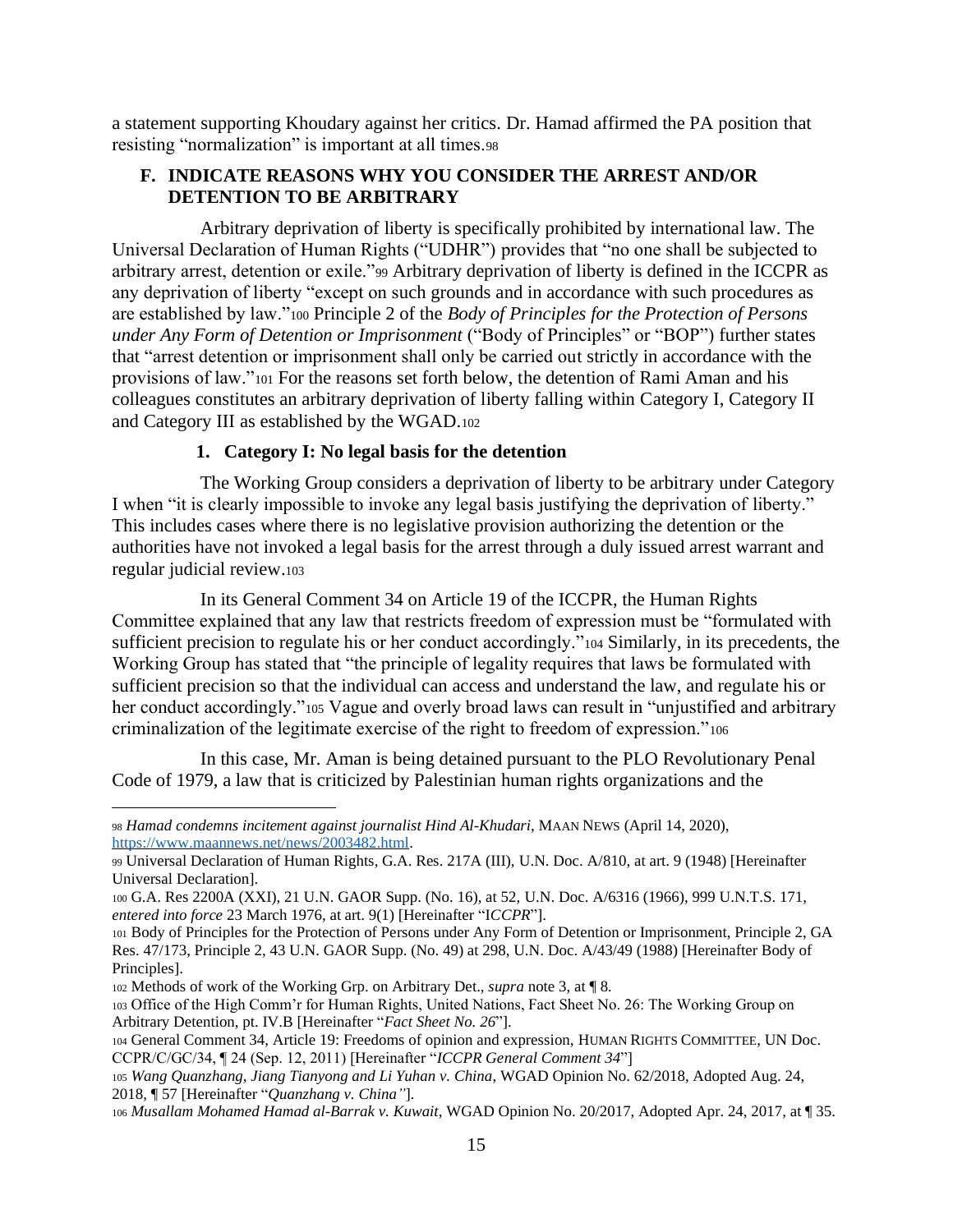Independent Commission for Human Rights in Palestine as noncompliant with international law and "unconstitutional" because it is not part of the PA legislative system.<sup>107</sup> The specific provisions that have been referenced are Article 153 which makes it a crime to "incite individuals to join the enemy" and to "recruit themselves or others for the benefit of the enemy;" and Article 164 which refers to "propaganda aimed at weakening the revolution." These laws are not sufficiently clear in prohibiting the type of peaceful expression engaged in by Mr. Aman and his colleagues.

Furthermore, Mr. Aman has not yet not been charged, nor has he appeared before a judge or had any opportunity to challenge their detention in court. The inability to legally challenge a detention is itself grounds for finding a detention arbitrary under Category I.<sup>108</sup>

In light of the foregoing, the deprivation of liberty is arbitrary under Category I as it is without a legal basis.

#### **2. Category II: Detention resulted from exercise of rights to freedom of expression and association**

The Working Group considers a deprivation of liberty to be arbitrary under Category II when "the deprivation results from the exercise of the rights or freedoms guaranteed by articles 7, 13, 14, 18, 19, 20 and 21 of the [UDHR], and, in so far as State Parties are concerned, by articles 12, 18, 19, 21, 22, 25, 26 and 27 of the [ICCPR]."<sup>109</sup> The PA ratified the ICCPR in April 2014. The arrest and detention of Mr. Aman is analyzed under Category II because it relates to the exercise of his rights to freedom of opinion and expression and association under Articles 19 and 20 of the UDHR (respectively, Articles 19 and 21 of the ICCPR).

While Article 19 of the ICCPR allows governments to restrict freedom of expression in limited circumstances that "are provided by law and are necessary: (a) for respect of the rights or reputations of others; (b) for the protection of national security or of public order (ordre public), or of public health or morals," this is not such a case.<sup>110</sup> The Human Rights Committee, the body tasked with authoritatively interpreting the treaty, has held that any restriction of expression is legitimate only if it is, (1) provided by law, (2) for the purpose of protecting the rights or reputations of others, or national security or public order, and (3) "necessary" for that limited purpose.<sup>111</sup> In its General Comment No. 34 concerning Article 19, the Human Rights Committee affirmed that this provision may "never be invoked as a justification for the muzzling of any advocacy of multiparty democracy, democratic tenets and human rights."<sup>112</sup> It added that attacks on a person for exercising his right to freedom of expression, including arbitrary arrest, torture, threats to life and killing, are not compatible with Article 19. Accordingly, any law

<sup>107</sup> *Speedy Trials Achieve Neither Justice Nor Rule of Law*, PALESTINIAN CENTER FOR HUMAN RIGHTS (May 21, 2017), [https://www.pchrgaza.org/en/?p=9130;](https://www.pchrgaza.org/en/?p=9130) *In Violation of Proper Legal Procedures, the Deposed Government in the Gaza Strip Executes Death Sentences of Convicted Persons*, THE INDEPENDENT COMMISSION FOR HUMAN RIGHTS (Nov. 14, 2018)[, https://ichr.ps/en/1/13/305/In-Violation-of-Proper-Legal-Procedures-the-Deposed-](https://ichr.ps/en/1/13/305/In-Violation-of-Proper-Legal-Procedures-the-Deposed-Government-in-the-Gaza-Strip-Executes-Death-Sentences-of-Convicted-Persons.htm)[Government-in-the-Gaza-Strip-Executes-Death-Sentences-of-Convicted-Persons.htm.](https://ichr.ps/en/1/13/305/In-Violation-of-Proper-Legal-Procedures-the-Deposed-Government-in-the-Gaza-Strip-Executes-Death-Sentences-of-Convicted-Persons.htm)

<sup>108</sup> *Jaweed Al-Ghussain v. Palestinian Authority*, WGAD Opinion No. 31/2001, Adopted Dec. 4, 2011, at ¶ 13; *Hussain Khaled Albuluwy v. Saudi Arabia*, WGAD Opinion No. 9/2007, Adopted May 10, 2007, at ¶ 19. <sup>109</sup> Fact Sheet No. 26, *supra* note 103 at pt. IV.B.

<sup>110</sup> ICCPR art. 19(3), *supra* note 100.

<sup>111</sup> *See e.g.* Human Rights Committee, *Robert Faurisson v. France*, Communication No. 550/1993, at ¶ 9.4, U.N. Doc. CCPR/C/58/D/550/1993(1996).

<sup>112</sup> *ICCPR General Comment 34, supra* note 104, at ¶ 24.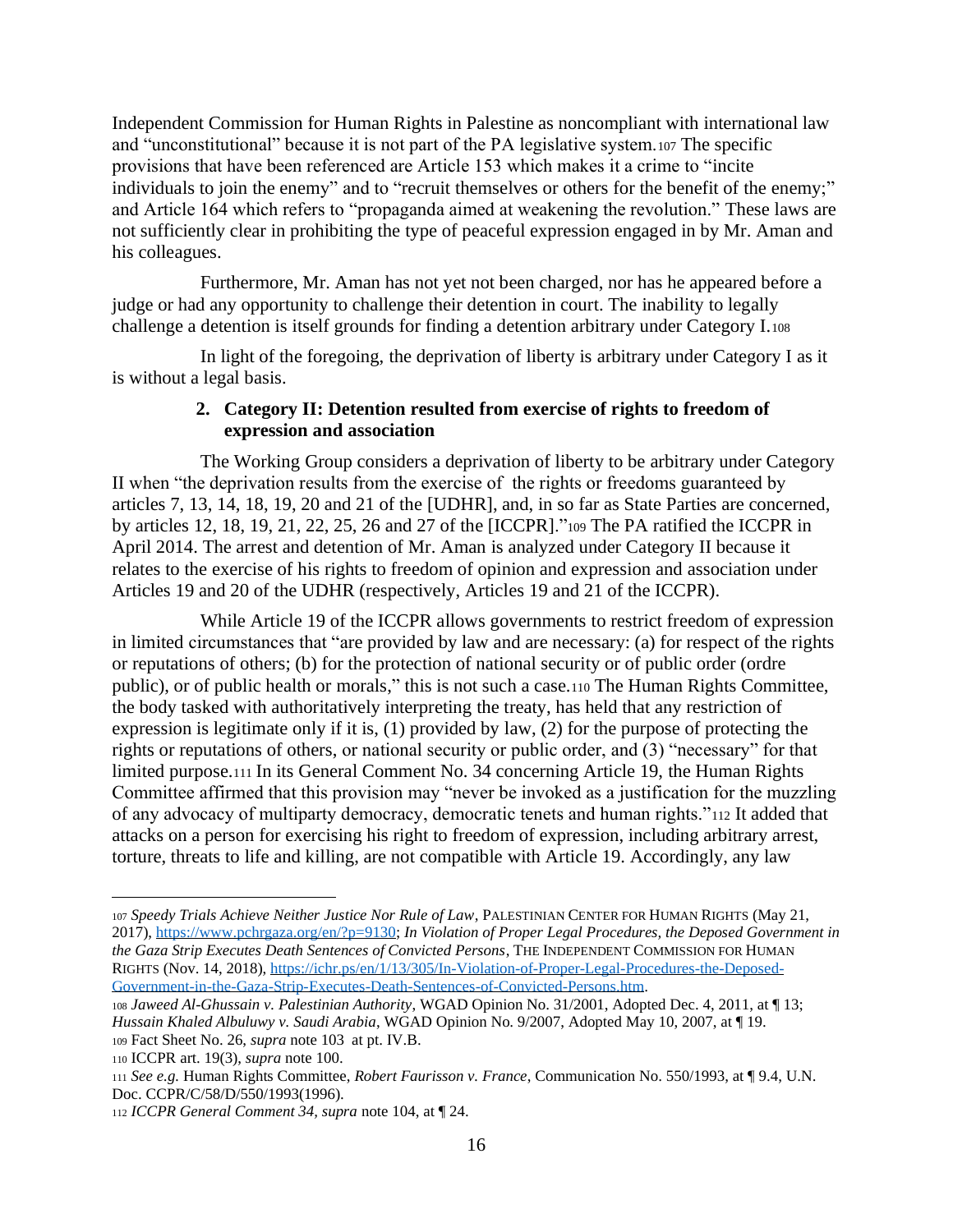purporting to limit peaceful exchanges and dialogue between two sides of a conflict necessarily violates ICCPR Article 19.

Palestinian law also protects the right of freedom of expression. Article 19 of the Palestinian Basic Law provides: "Freedom of opinion may not be prejudiced. Every person shall have the right to express his opinion and to circulate it orally, in writing or in any form ..."<sup>113</sup>

The arrest and continuous detention of Mr. Aman is based solely on his peaceful political activities that were well within the protection of freedom of expression and of association by both international and domestic Palestinian law. Hamas arrested him three days after he conducted a two-hour peace-dialogue with his Israeli counterparts via Zoom, and one day after former Amnesty researcher Hind Khoudary complained to Hamas on Facebook about this so-called "normalization" activity. Moreover, Hamas Interior Minister El Bozom admitted the arrest was for "holding a normalization activity with the Israeli occupation."

Thus, Mr. Aman is being accused of treason for having engaged in peace dialogue with Israelis. We note that the PA—which also considers "normalization" to be treason supported the arrest. This is reflected in the statement in support of Hind Khoudary by PA Minister of Women's Affairs Amal Hamad that resisting "normalization" is important at all times. By its nature, "normalization" (*i.e.*, peace dialogue) implicates the rights to freedom of expression and association.

Additionally, the current detention fits in a pattern of Hamas's past violations of Mr. Aman's rights to freedom of expression and association. As noted above, Mr. Aman was previously detained and interrogated by Hamas on a number of occasions as a result of his activism—including for organizing a joint bike ride with Israelis along the Gaza border fence and criticizing Hamas for torture. Mr. Aman and his group are also subject to surveillance by Hamas because of their activities, as confirmed by Hamas Interior Minister El Bozom.

Thus, the deprivation of liberty is arbitrary under Category II because it results from the peaceful exercise of Mr. Aman's rights to freedom of opinion and expression and freedom of association, guaranteed by international human rights law.

#### **3. Category III: Due Process Rights**

The Working Group considers a deprivation of liberty to be arbitrary under Category IIII, "when the total or partial non-observance of the international norms relating to the right to a fair trial, established in the UDHR and in the relevant international instruments accepted by the States concerned, is of such gravity as to give the deprivation of liberty an arbitrary character."<sup>114</sup> Additionally, the Working Group will look to the Body of Principles.<sup>115</sup> Because Hamas violated numerous requirements of international law in this case, the continued detention of Mr. Aman is arbitrary under Category III.

<sup>113</sup> The Palestinian Basic Law,<https://www.palestinianbasiclaw.org/basic-law/2003-amended-basic-law> (last visited July 21, 2020).

<sup>114</sup> Fact Sheet No. 26, *supra* note 103, pt. IV.B.

<sup>115</sup> According to the Working Group's Fact Sheet No. 26: "in order to evaluate the arbitrary character or otherwise of cases of deprivation of freedom entering into Category 3, the Working Group considers, in addition to the general principles set out in the Universal Declaration of Human Rights, several criteria drawn from the Body of Principles for the Protection of All Persons under Any Form of Detention or Imprisonment." *See* Fact Sheet No. 26, *supra* note 103, Pt. IV.B.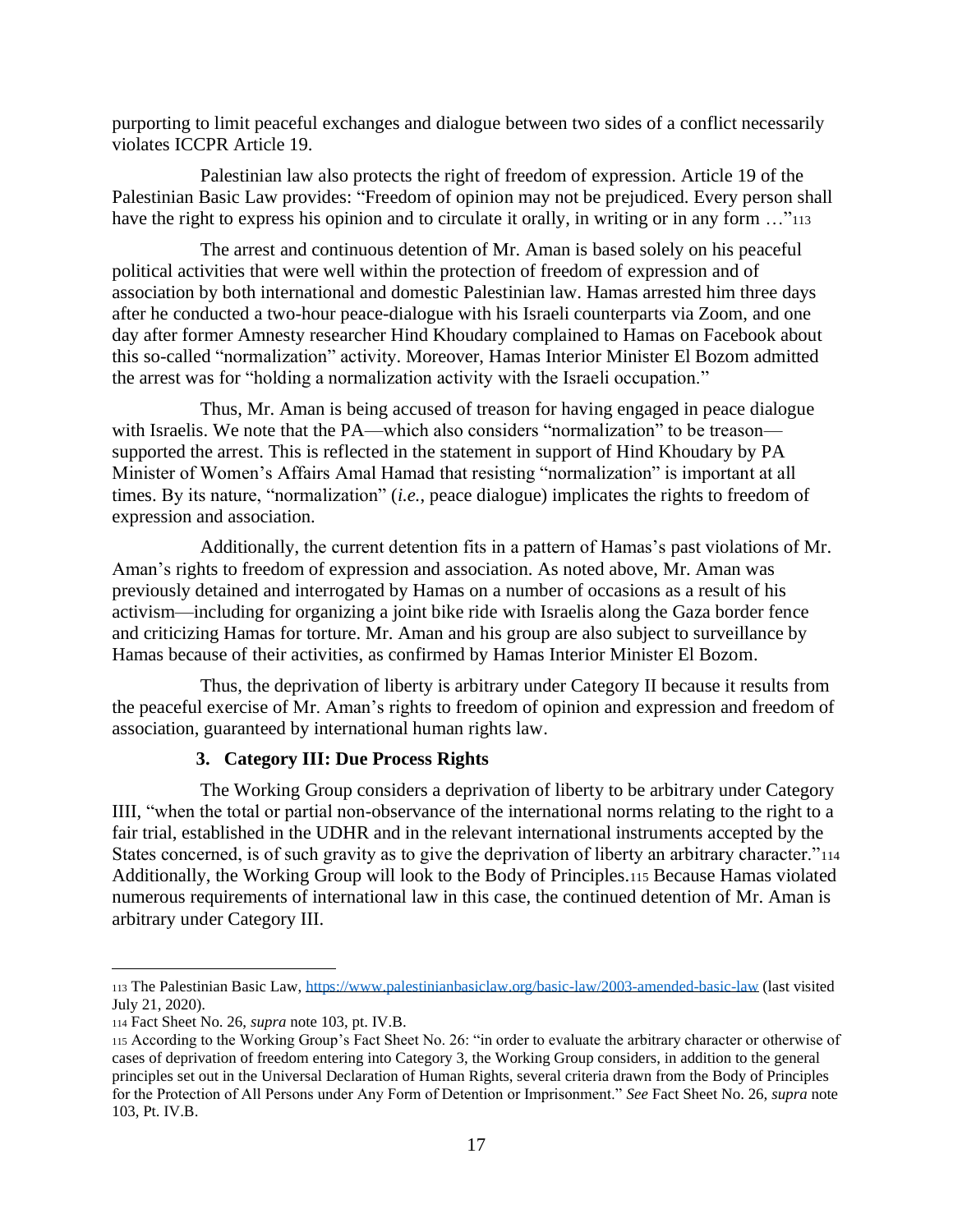#### *a. Illegal arrest*

ICCPR Article 9(2), as well as BOP 4 and 10-13 set forth the obligations of states with respect to searches and arrests of detainees. Specifically and among other things, the detention must be "ordered by, or be subject to the effective control of, a judicial or other authority."116

According to Hamas Interior Minister El Bozom, the arrest was pursuant to a warrant issued by the Military Prosecution. However, a warrant is defective unless ordered by an independent authority. The Working Group has rejected warrants issued by the prosecution, which in its view "cannot be considered an independent and impartial authority."<sup>117</sup> Additionally Mr. Aman has not yet been charged or brought before a court, more than four months after the arrest.

#### *b. Likelihood of torture, or cruel, inhuman or degrading treatment*

ICCPR Article 7 and BOP 6 prohibit torture or cruel, inhuman or degrading treatment. While we do not have any specific information about Hamas's treatment of Mr. Aman, as detailed above, both the PA and Hamas routinely torture detainees. In its press release about this case, HRW stated that it has documented that "Hamas authorities routinely arbitrarily arrest and torture critics and opponents."<sup>118</sup> In light of this, we are concerned about that the Applicant may have been mistreated by Hamas.

#### *c. Denial of visits and telephone calls with family/Incommunicado detention*

The detainee's rights to communication and visitation with the outside world, including family and legal counsel are set forth in BOB 15, 18 and 19. BOP 15 requires that a detainee not be denied communication with the outside world for "more than a matter of days."<sup>119</sup> BOP 18 states a detainee's right to legal counsel120—a right also encompassed in Articles 10 and 11 of the UDHR. BOP 19 affirms the detainee's right to be visited by, and to communicate, with family.<sup>121</sup>

However, in violation of these principles, Hamas held Rami Aman incommunicado. For the first 7 days of his detention, Mr. Aman was denied all contact with the outside world. After being held for a week, he was permitted a visit with his attorney on 16 April 2020. Furthermore, aside from one telephone call on April 26, more than two weeks after being detained, and one visit, Mr. Aman has been denied contact with his family. Thus, Mr. Aman was effectively held incommunicado for a period of one week, 9 April 2019 to 16 April 2019 in

<sup>116</sup> Body of Principles, *supra* note 101, Principle 4.

<sup>117</sup> *Yu Wensheng v. China*, WGAD Opinion No. 15/2019, Adopted April 26, 2019, at ¶ 34.

<sup>118</sup> *Hamas jails Gaza Activists for Video Chat with Israelis*, *supra* note 66.

<sup>119</sup> Body of Principles, *supra* note 101, Principle 15.

<sup>120</sup> *Id*. at Principle 18.

<sup>121</sup> *Id*. at Principle 19.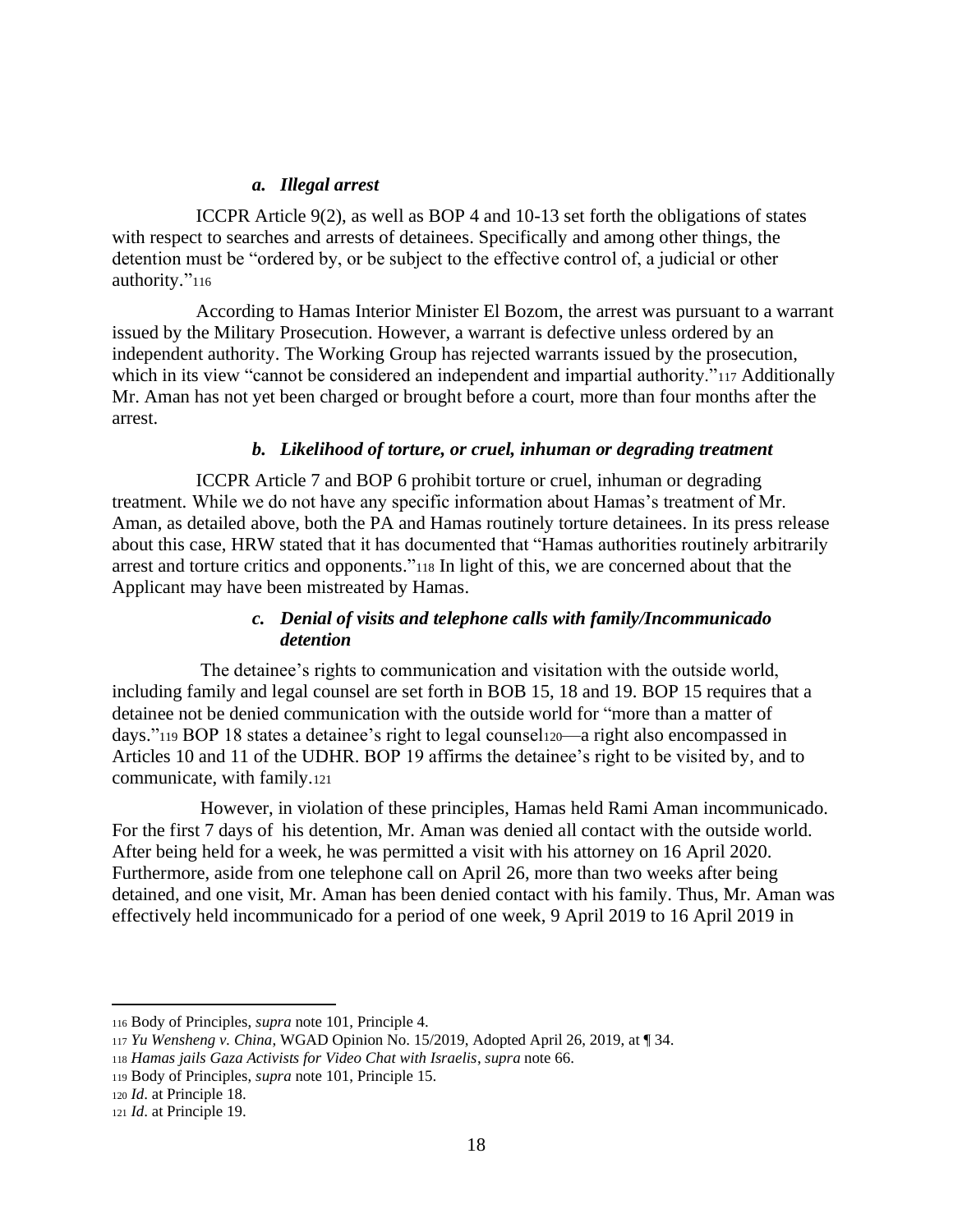blatant disregard of international law. As the Working Group has held, "holding persons incommunicado is not permitted under international law…"<sup>122</sup>

#### *d. Failure to bring Applicants promptly before judge*

Article 9(3) of the ICCPR requires that a detained person should be "brought promptly before a judge…and shall be entitled to trial within a reasonable time or to release."<sup>123</sup> According to the Human Rights Committee, a delay of "over two months violates the requirement…that anyone arrested shall be brought promptly before a judge."<sup>124</sup> Similarly, BOP 11 provides that "a person shall not be kept in detention without being given an effective opportunity to be heard promptly by a judicial or other authority."<sup>125</sup> BOP 37 also states that a detainee's arrest should be reviewed promptly by a judge or other authority and adds that a detainee should not be kept in detention without a written order from such authority.<sup>126</sup> Furthermore, the *United Nations Basic Principles and Guidelines on Remedies and Procedures on the Right of Anyone Deprived of Their Liberty by Arrest or Detention to Bring Proceedings Before Court*, adopted by the Working Group in 2015, indicate that the right to challenge the lawfulness of detention before a court is a self-standing human right, the absence of which constitutes a human rights violation (para. 2).<sup>127</sup>

Despite these protections, Hamas has detained Mr. Aman for over four months without the opportunity to challenge their detention. Furthermore, the trial is not being held within a reasonable time and has not even been scheduled yet, more than three months after the arrest. As the Working Group has explained, "the right to be tried within a reasonable time is one of the fair trial guarantees embodied in Articles 10 and 11 of the UDHR and Principle 38 of the Body of Principles," adding that "if [a detainee] cannot be tried within a reasonable time, he is entitled to be released."<sup>128</sup>

#### *e. Prolonged pretrial detention without bail*

The rights of a detainee to be released pending trial are set forth in BOP 38 and 39. BOP 38 provides that a detainee is entitled to trial within a reasonable time or to be released pending trial.<sup>129</sup> BOP 39 requires that a detainee be released pending trial unless a judicial or other authority orders otherwise.<sup>130</sup> As noted, Mr. Aman has never appeared before any judicial authority. Accordingly, he is entitled to release pending trial.

<sup>122</sup> *See also Tashi Wangchuk v. China*, WGAD Opinion No. 69/2017 Adopted Nov. 20, 2017, at ¶ 44. <sup>123</sup> ICCPR, *supra* note 100, art. 9(3).

<sup>124</sup> UN Human Rights Committee, *Berry v. Jamaica*, Communication No. 330/88, at ¶ 11.1, U.N. Doc. CCPR/C/50/D/330/1988 (1994).

<sup>125</sup> Body of Principles, *supra* note 101, Principle 11.

<sup>126</sup> *Id*. at Principle 37.

<sup>127</sup> United Nations Basic Principles and Guidelines on Remedies and Procedures on the Right of Anyone Deprived of Their Liberty by Arrest or Detention to Bring Proceedings Before Court, UN Doc. A/HRC/30/37 (July 6, 2015), ¶ 2.

<sup>128</sup> *Wangchuk v. China, supra* note 126, ¶ 40; *see also Wensheng v. China*, *supra* note 121, at ¶ 48 (discussing pretrial detention of 15 months). See also *Soukyeh v. Palestinian Authority*, WGAD Opinion No. 9/2011, Adopted May 3, 2011, at ¶ 39 ("From the moment of their arrest until their release, none of the six individuals had been formally charged or tried. Given the non-observance of the right to a fair trial, as

provided for in article 10 of the Universal Declaration of Human Rights, the Working Group considers that the case also falls under category III…").

<sup>129</sup> Body of Principles, *supra* note 101, Principle 38.

<sup>130</sup> *Id*. at Principle 39.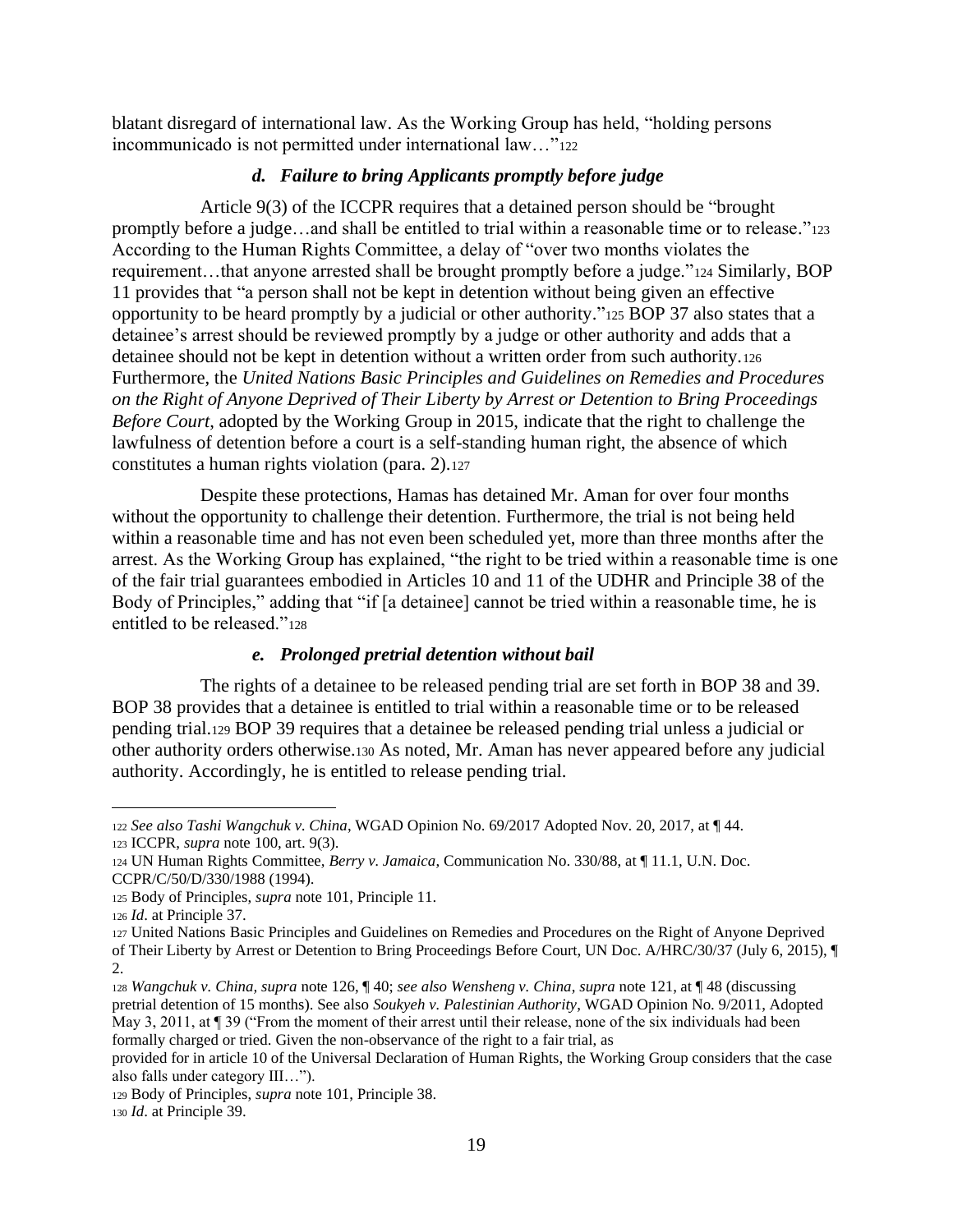#### *f. Subjecting civilians to proceedings in military court*

ICCPR Article 14 establishes the right of detainees to "a fair and public hearing by a competent, independent and impartial tribunal established by law."<sup>131</sup> In its General Comment 32, the Human Rights Committee stated that trial of civilians in military courts should be avoided because such trials "raise serious problems as far as the equitable, impartial and independent administration of justice is concerned."<sup>132</sup> The Committee added that such trials should take place only in exceptional cases where "the regular civilian courts are unable to undertake the trials."<sup>133</sup> Furthermore, Article 101(2) of the Palestinian Basic Law expressly provides that military courts "may not have any jurisdiction beyond military affairs."<sup>134</sup>

In this regard, the Working Group has stated that "the deprivation of liberty of a civilian person ordered by a military tribunal is a violation of the right of a civilian to be tried by an impartial and independent tribunal."<sup>135</sup> Citing to the Human Rights Committee's General Comment 32, the Working Group explained that military judges are unable to show independence because their primary obedience is to the military and the military chain of command.

As various NGOs have reported, Hamas abuses its military courts to try civilians in violation of international law and Palestinian law. Moreover, Hamas military courts do not observe due process and fair trial standards as mandated by ICCPR Article 14.<sup>136</sup>

In conclusion, the numerous due process violations set forth above, render the detention of Mr. Aman arbitrary pursuant to Category III.

<sup>131</sup> ICCPR, *supra* note 100, art. 14(1).

<sup>132</sup> General Comment 32, art. 14: Right to equality before courts and tribunals and to a fair trial, HUMAN RIGHTS COMMITTEE, UN Doc. CCPR/C/GC/32, ¶ 22 (Aug. 23, 2007).

<sup>133</sup> *Id*.

<sup>134</sup> Palestinian Basic Law, *supra* note 113.

<sup>135</sup> Mohamad Abu-Shalbak v. Palestinian Authority, WGAD Opinion No. 13/2010, Adopted May 7, 2010, at ¶ 16. <sup>136</sup> *Palestine: Hamas Should Halt Executions*, *supra* note 60; *Speedy Trials Achieve Neither Justice Nor Rule of Law, supra* note 107.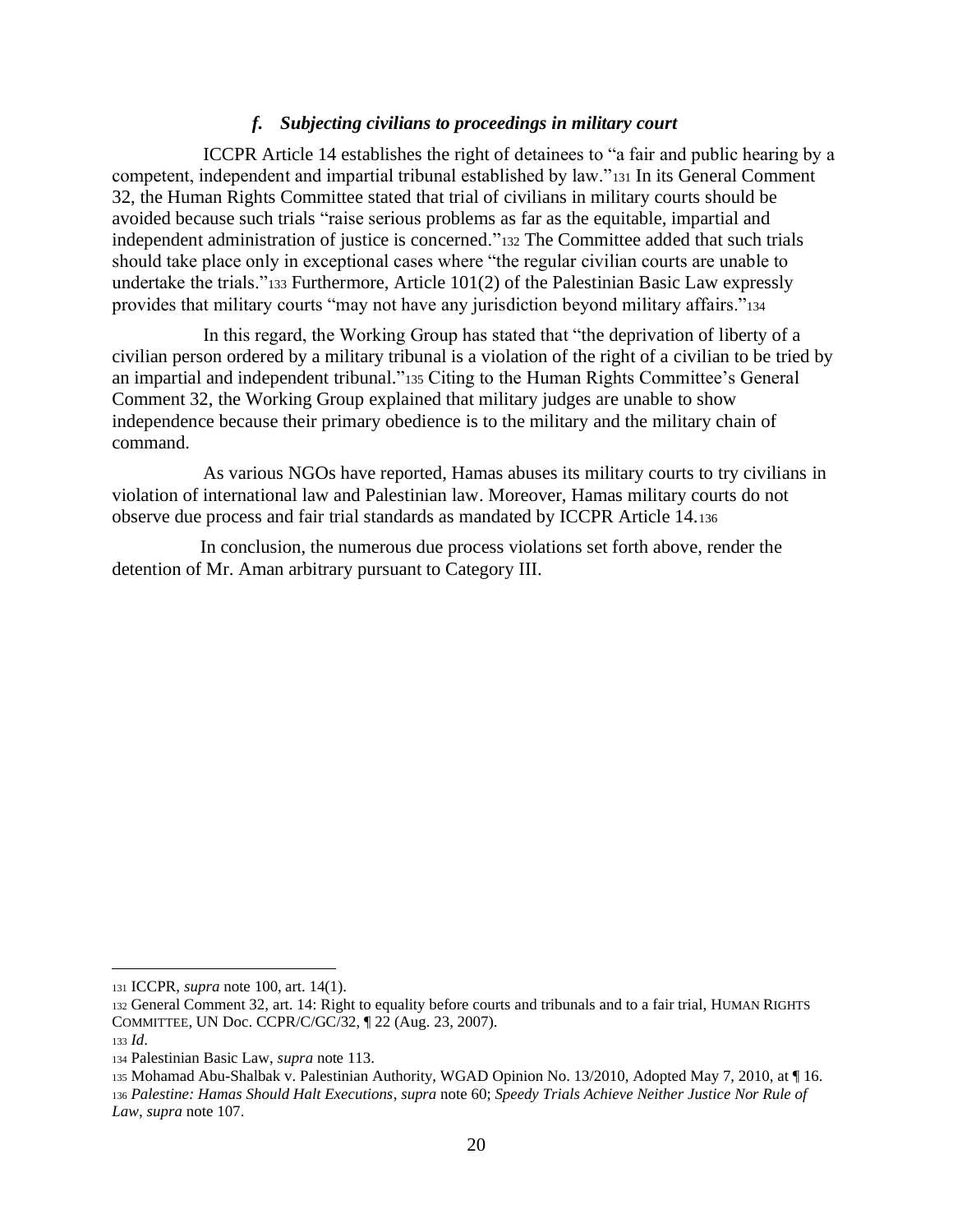### **ANNEX A**

#### **Coalition of NGOs**

- 1. University College Dublin (Ireland)
- 2. Global Human Rights Defence (Netherlands)
- 3. African Agency for Integrated Development (Uganda)
- 4. Global Vision India Foundation (India)
- 5. Help People Foundation (Italy)
- 6. Sisters of Charity Federation (United States)
- 7. Action Sécurité Ethique Républicaines (France)
- 8. Geneva International Model United Nations (Switzerland)
- 9. Forum Méditerranéen pour la Promotion des Droits du Citoyen (Morocco)
- 10. Women's Voices Now (United States)
- 11. Japanese Association for the Right to Freedom of Speech (Japan)
- 12. African Heritage Foundation (Nigeria)
- 13. Romanian Independent Society of Human Right (Romania)
- 14. ONG Association Internationale Des Droits De L'Homme (France)
- 15. Vision GRAM International (Democratic Republic of Congo)
- 16. Support for Women in Agriculture and Environment (Uganda)
- 17. Structural Analysis of Cultural Systems (Germany)
- 18. Public Organization "Public Advocacy" (Ukraine)
- 19. Association un Enfant Un Cartable du Burkina Faso (Burkina Faso)
- 20. International Multiracial Shared Cultural Organization (United States)
- 21. Yayasan Pendidikan Indonesia Wira Tata Buana (Indonesia)
- 22. Godwin Osung International Foundation Inc. (Nigeria)
- 23. Centre for Youth and Literacy Development (Ghana)
- 24. Hape Development and Welfare Association (Pakistan)
- 25. Coordination des Associations et des Particuliers pour la Liberté de Conscience (France)
- 26. Women Educators Association of Nigeria (Nigeria)
- 27. Chia Funkuin Foundation (Cameroon)
- 28. Save the Climate (DRC)
- 29. Association pour le Développement Culturel (Chad)
- 30. Business Innovation Research Development (France)
- 31. World Organization of Building (Canada)
- 32. Amis de l'Afrique Francophone (Benin)
- 33. Observatorio Nacional De Seguranca Viaria (Brazil)
- 34. Organization Earth (Greece)
- 35. GreenPlanet (India)
- 36. Foundation of International Servant Leadership Exchange Association (South Korea)
- 37. European Union for Jewish Students (Belgium)
- 38. Association of Christian Counselors of Nigeria (Nigeria)
- 39. Fudnação Antonio Meneghetti (Brazil)
- 40. Shola Mese Foundation (Nigeria)
- 41. Ideal World Foundation President (Ghana)
- 42. Groupe d'économie solidaire du Québec (Canada)
- 43. Haiti Cholera Research Funding Foundation Inc. USA (United States)
- 44. Future Hope International (Ghana)